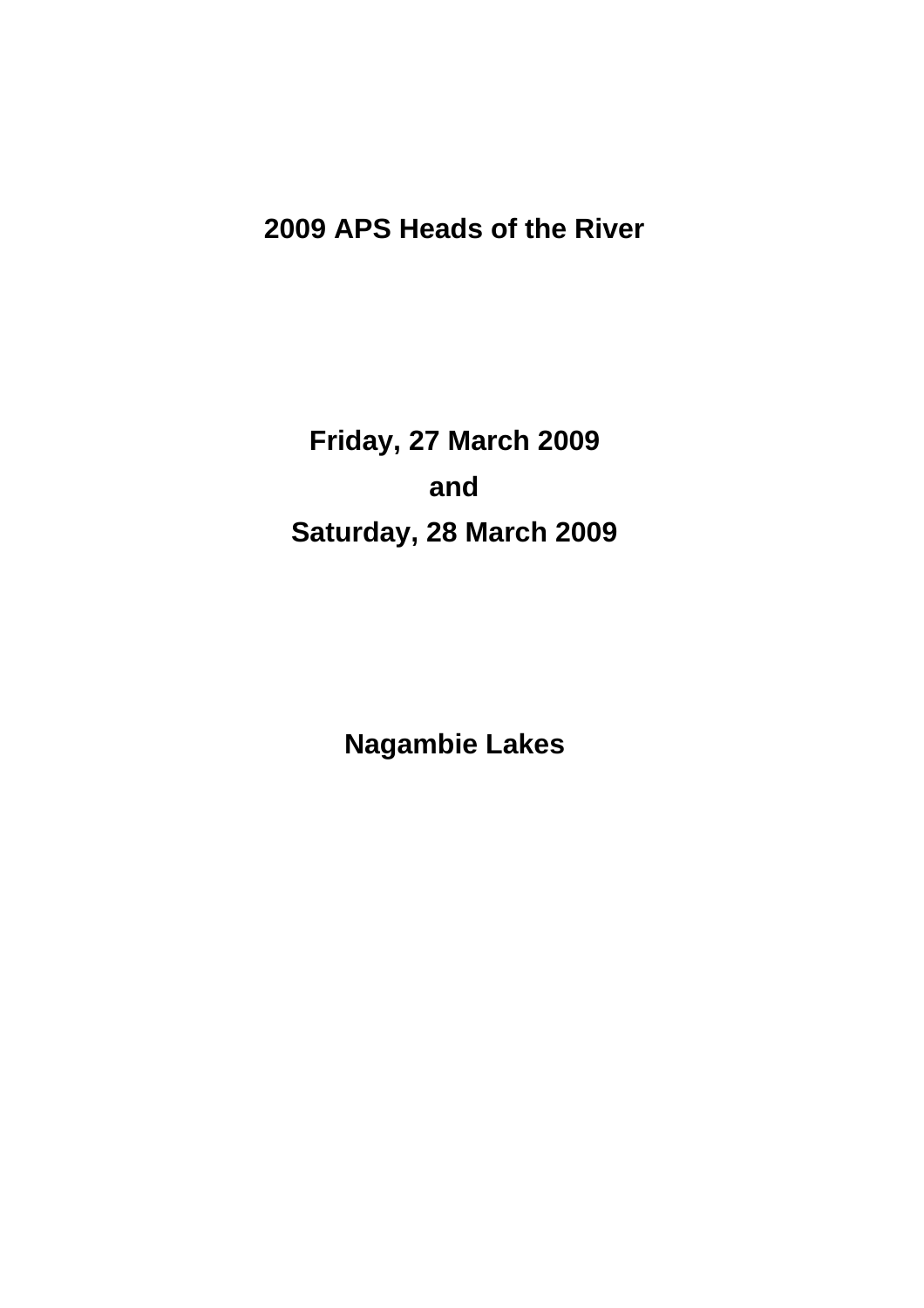# **Friday, 27 March 2009**

| $1 \quad$   |  |        |
|-------------|--|--------|
|             |  | Heat 2 |
| $3^{\circ}$ |  |        |
| Δ           |  | Heat 2 |

# **Saturday, 28 March 2009**

| 5                   | FSCH8+O2                | Heat 1                         |
|---------------------|-------------------------|--------------------------------|
| 6<br>$\overline{7}$ | MSCH8+O2                | Heat 2<br>Repechage 1          |
| 8                   |                         | Repechage 2                    |
| 9                   | FSCH8+O1                | Heat 1                         |
| 10                  |                         | Heat 2                         |
| 11                  | MSCH8+O1                | Repechage 1                    |
| 12<br>13            | MSCH8+Y103              | Repechage 2                    |
| 14                  |                         |                                |
| 15                  | MSCH8+Y102              | Heat 1                         |
| 16                  |                         |                                |
| 17                  | MSCH8+Y101              |                                |
| 18<br>19            | MSCH8+O3                | Heat 2                         |
| 20                  |                         | Heat 2                         |
| 21                  | MSCH8+Y92               | Heat 1                         |
| 22                  |                         | Heat 2                         |
| 23                  | MSCH8+Y91               | Heat 1                         |
| 24                  |                         | Heat 2                         |
| 25<br>26            | FSCH4+Y97<br>FSCH4+Y96  | First & Final<br>First & Final |
| 27                  | MSCH4X+Y95              |                                |
| 28                  | <b>FSCH4+Y95</b>        |                                |
| 29                  | FSCH4+Y105              |                                |
| 30                  | MSCH4X+Y94              |                                |
| 31                  | FSCH4+Y94               |                                |
| 32                  | FSCH4+Y104              |                                |
| 33<br>34            | MSCH8+Y94<br>MSCH4X+Y93 |                                |
| 35                  | FSCH4+Y93               |                                |
| 36                  | FSCH4+Y103              |                                |
| 37                  | MSCH8+Y93               |                                |
| 38                  | MSCH4X+Y92              |                                |
| 39                  | <b>FSCH4+Y92</b>        |                                |
| 40                  | MSCH8+Y92               |                                |
| 41<br>42            | MSCH4X+Y91              |                                |
| 43                  | FSCH4+Y91               |                                |
| 44                  | MSCH8+Y91               | <b>B</b> Final                 |
| 45                  |                         |                                |
| 46                  | FSCH4+Y102              |                                |
| 47                  | FSCH4+Y101              |                                |
| 48                  | MSCH8+Y103              | <b>B</b> Final                 |
| 49<br>50            | MSCH8+Y102              | A Final<br><b>B</b> Final      |
| 51                  |                         | A Final                        |
| 52                  | MSCH8+Y101              | <b>B</b> Final                 |
| 53                  |                         | A Final                        |
| 54                  | MSCH8+O4                |                                |
| 55                  | FSCH8+O3                |                                |
| 56                  | MSCH8+O3                |                                |
| 57<br>58            | MSCH8+O2                |                                |
| 59                  | FSCH8+O2                |                                |
| 60                  | MSCH8+O2                |                                |
| 61                  | MSCH8+O1                |                                |
| 62                  | FSCH8+O1                |                                |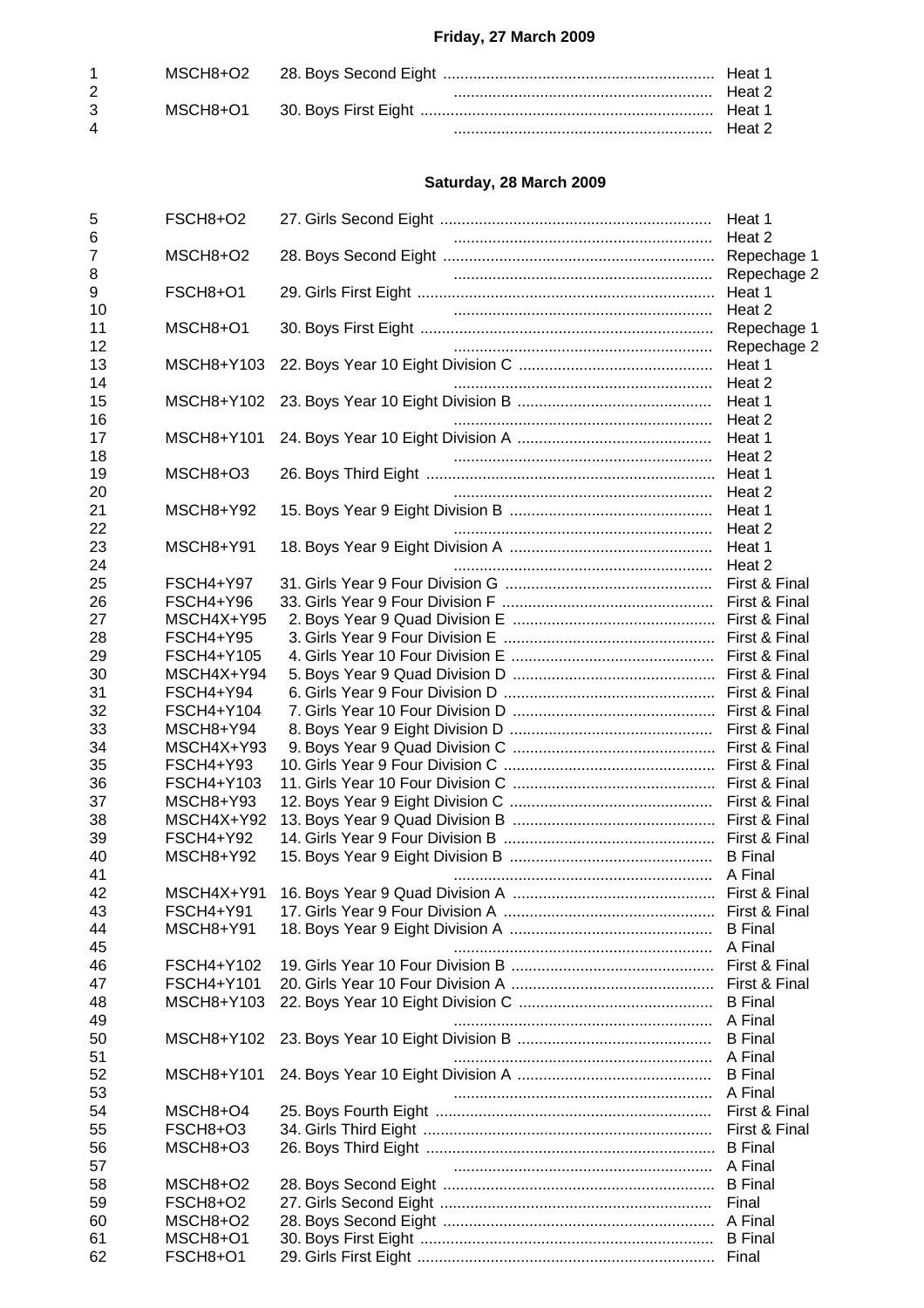# **Saturday, 28 March 2009**

| ົ<br>63 | MSCH8+O1 | 30. Bovs First Eight |  |
|---------|----------|----------------------|--|
|---------|----------|----------------------|--|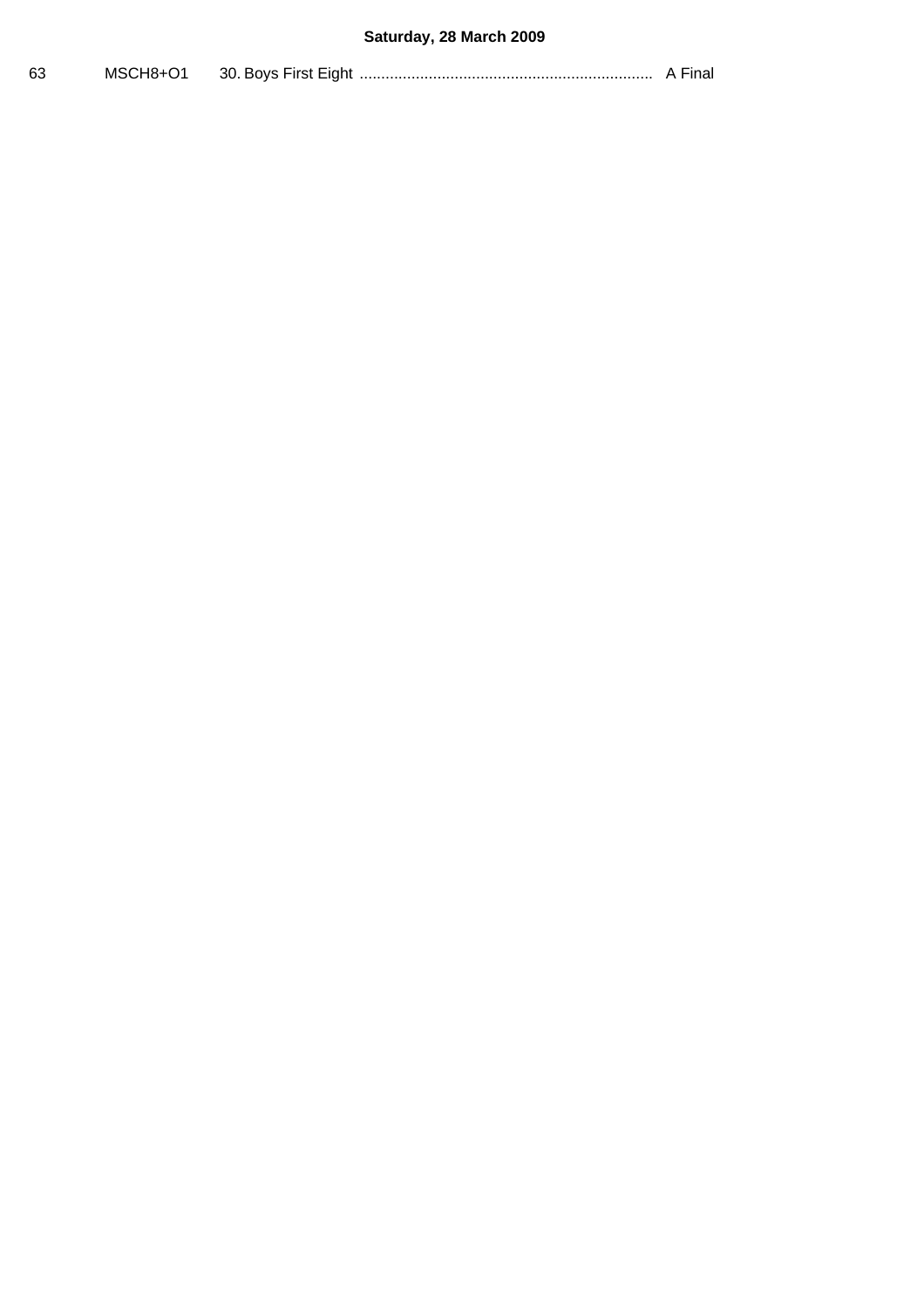### **2009 APS Heads of the River Friday, 27 March 2009**

| Race 1                                                     | <b>Boys Second Eight</b>                                                                                                                                                 |                |         | Heat 1          |  |  |
|------------------------------------------------------------|--------------------------------------------------------------------------------------------------------------------------------------------------------------------------|----------------|---------|-----------------|--|--|
| Place                                                      | Crew                                                                                                                                                                     | Lane           | 2000m   | Margins         |  |  |
| 1                                                          | Geelong Grammar<br>28.05<br>(Knights, Thompson, Commins, Meek, Jordan, Hamilton, Patrick, Mundy, c: Hargrave)                                                            | 5              | 6:38.00 | 0.00<br>$+0.00$ |  |  |
| $\overline{2}$                                             | 28.08 Scotch College<br>(Phillips, Auty, Houghton, Jackson, Jarman, Lipshut, Kennedy, White, c: Houghton)                                                                | 6              | 6:42.10 | 4.10<br>$+4.10$ |  |  |
| 3                                                          | Carey GS<br>28.02<br>(Healy,Candlish,Coull,Guala,Lloyd,Addison,O'Toole-Johnston,Jamieson,c:Maygothling)                                                                  | 4              | 7:00.36 | 18.26 +22.36    |  |  |
| 4                                                          | 28.01 Brighton GS<br>(Stephens, Smith, Fisher*, Carmichael, Hansen, Powell, Cook, Hardy, c: McConnachie)                                                                 | 3              | 7:03.15 | $2.79 + 25.15$  |  |  |
| 5                                                          | 28.04 Geelong Coll.<br>(Thoms, Wishart, Nott, D'Altera, Seward, McGowan, Palmer-Hill, Holding, c: Webster)                                                               | 2              | 7:16.89 | 13.74 +38.89    |  |  |
| 6                                                          | 28.06 Haileybury<br>(Rockman, Kyratzis, McPherson, Rosenfeld, Vlad, Howman, Mckellar, Hammond, c: Coombes)                                                               | 1              | 7:26.34 | $9.45 + 48.34$  |  |  |
|                                                            | Progress: 1->Final (Race 60); Rest->Repechage (Race's 7-8)                                                                                                               |                |         | *substitute     |  |  |
| Race 2                                                     | <b>Boys Second Eight</b>                                                                                                                                                 |                |         | Heat 2          |  |  |
| Place                                                      | Crew                                                                                                                                                                     | Lane           | 2000m   | Margins         |  |  |
|                                                            | Melbourne GS<br>28.07                                                                                                                                                    |                |         |                 |  |  |
| 1                                                          | (Thompson, Velakoulis, Allen, Krause, Fabbri, Smibert, Robinson, Macciolli, c: Willey)<br>28.11 Xavier                                                                   | 5              | 6:37.50 | $+0.00$<br>0.00 |  |  |
| 2                                                          | (Sabljak, Meehan, Vanschaik, Pirrie, Gange, Delmo, Galbraith, Franklyn, c: Nicholson)<br>28.09 St Kevin's                                                                | 4              | 6:47.07 | 9.57<br>$+9.57$ |  |  |
| 3                                                          | (Heyworth, Carter, Polasek, Prior, Hatchman, Gook, Bell, Bethune, c: El Zoghbi)                                                                                          | 3              | 7:01.15 | 14.08 +23.65    |  |  |
| $\overline{4}$                                             | 28.10 Wesley<br>(Walker, Browne, Edwards, Hosking, Rogers Woollett, Baker, Miller, Jeffreys, c: Kus)<br><b>Caulfield GS</b>                                              | 2              | 7:04.65 | $3.50 +27.15$   |  |  |
| 5                                                          | 28.03<br>7:07.27<br>(Von Medem, Puksand, Newman, Cikoratik, Eggleston, Nelson, Atkins, Chadwick, c: Lowe)<br>1                                                           |                |         | $2.62 + 29.77$  |  |  |
| Progress: 1->Final (Race 60); Rest->Repechage (Race's 7-8) |                                                                                                                                                                          |                |         |                 |  |  |
|                                                            |                                                                                                                                                                          |                |         |                 |  |  |
| Race 3                                                     | <b>Boys First Eight</b>                                                                                                                                                  |                |         | Heat 1          |  |  |
| Place                                                      | Crew                                                                                                                                                                     | Lane           | 2000m   | Margins         |  |  |
| 1                                                          | St Kevin's<br>30.09<br>(Hoogenbosch, Grace, Cukurins, White, Matthews, Lake, DeLang, Ryan, c: Dowd)                                                                      | 6              | 6:16.22 | 0.00<br>$+0.00$ |  |  |
| 2                                                          | 30.08 Scotch College                                                                                                                                                     | 5              |         |                 |  |  |
| 3                                                          | (O'Brien, Bernard, Emmett, Thomas, King, Casey, McLean, Watson, c: Houghton)<br>30.01 Brighton GS                                                                        |                | 6:20.58 | $4.36 + 4.36$   |  |  |
| $\overline{4}$                                             | (Dick,Johnson,Maglio,Bade,Gnauck,Cook,Andrews,Redhead,c:Phillips)<br>Geelong Coll.<br>30.04                                                                              | 4              | 6:30.16 | $9.58 + 13.94$  |  |  |
| 5                                                          | (Hare, Seller, Morrison, Angliss, George, Sullivan, Richardson, Cleary, c: Grinter)<br>30.11 Xavier                                                                      | 1              | 6:37.54 | $7.38 + 21.32$  |  |  |
| 6                                                          | (Denton, McNamara, Chlebra, Frawley, Hiscock, O'Bryan, Rowan, Keenan, c: Burger)<br>30.03 Caulfield GS                                                                   | 3              | 6:43.13 | 5.59 +26.91     |  |  |
|                                                            | (Hogan, Scully, Castle, Webster, shannon, Logan, Badge, McCurdy, c: Speirs)                                                                                              | $\overline{2}$ | 6:56.13 | 13.00 +39.91    |  |  |
|                                                            | Progress: 1->A Final (Race 63); Rest->Repechage (Race's 11-12)                                                                                                           |                |         |                 |  |  |
| Race 4                                                     | <b>Boys First Eight</b>                                                                                                                                                  |                |         | Heat 2          |  |  |
| Place                                                      | Crew                                                                                                                                                                     | Lane           | 2000m   | Margins         |  |  |
| 1                                                          | Melbourne GS<br>30.07<br>(Hooper, Hookway, Coombs, Hannemann, Ridgeway, Risbey, Masters, Blakeney, c: Carter)                                                            | 5              | 6:16.71 | 0.00<br>$+0.00$ |  |  |
| $\overline{2}$                                             | 30.02 Carey GS<br>(McKay, Brenchley, Fotheringham, Coco, Evans, Nairn, Benson, Fisher, c: De Morton)                                                                     | 4              | 6:23.33 | $+6.62$<br>6.62 |  |  |
| $\mathbf{3}$                                               | 30.05 Geelong Grammar<br>(Cameron, de Clifford, Hart, Martin-Jankowski, Carr, Levy, Sherwin, Pembroke, c: Voss)                                                          | 3              | 6:32.05 | 8.72 +15.34     |  |  |
| 4                                                          | 30.10 Wesley<br>(Holdsworth,Thompson,Doupe-Watt,Kus,Symington,Fisher,Rundle,Cardamone,c:Athanasakis)                                                                     | 2              | 6:35.59 | $3.54$ +18.88   |  |  |
| 5                                                          | 30.06 Haileybury<br>(Hunt, Tyler, Shakalis, Van Orsouw, Hardman, Meehan, Aldred, Parker, c: Nicolette)<br>Progress: 1->A Final (Race 63); Rest->Repechage (Race's 11-12) | 1              | 6:42.90 | $7.31 +26.19$   |  |  |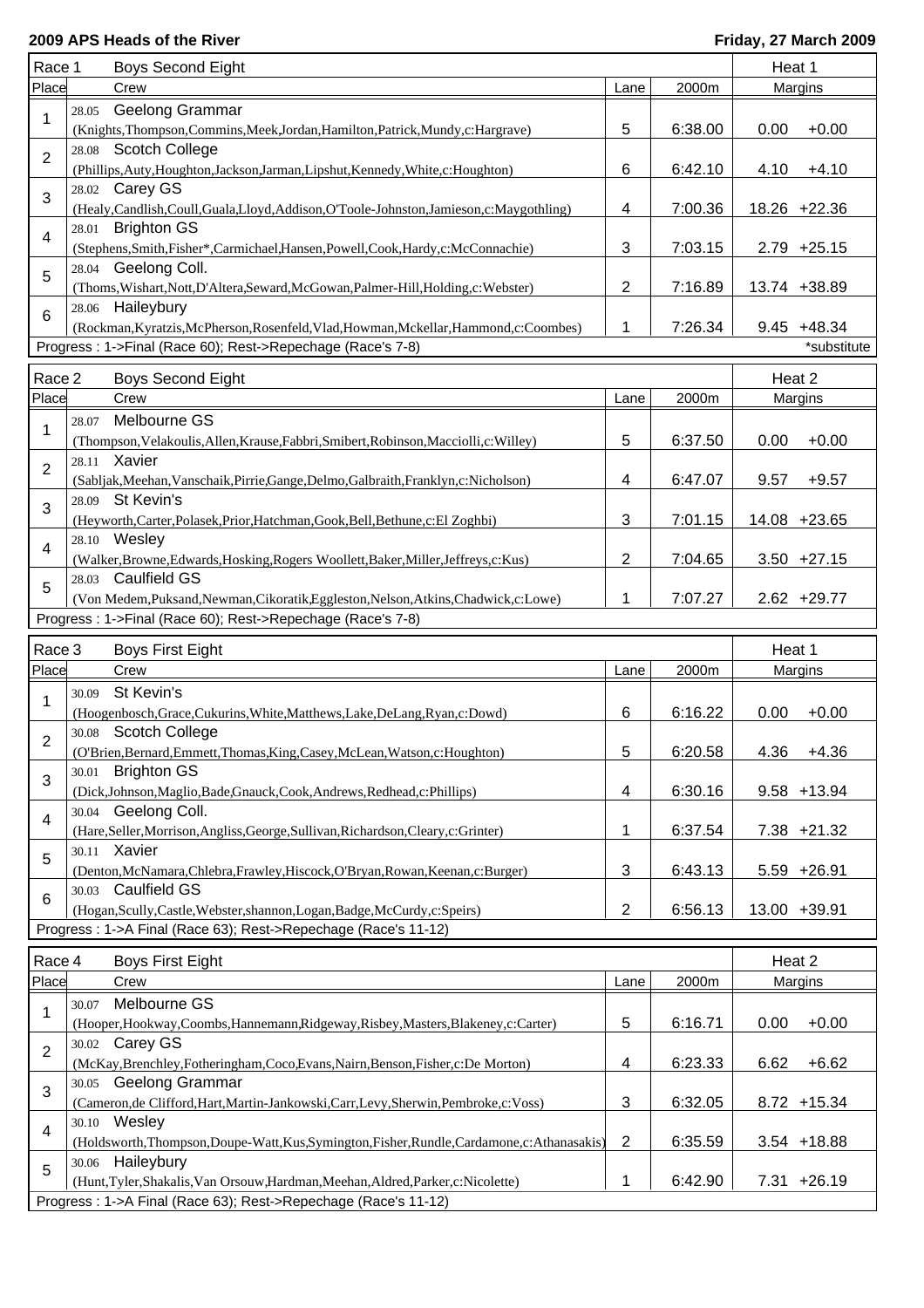| Race 5          |       | Girls Second Eight                                                                                                         |                |         | Heat 1      |                |
|-----------------|-------|----------------------------------------------------------------------------------------------------------------------------|----------------|---------|-------------|----------------|
| Place           |       | Crew                                                                                                                       | Lane           | 2000m   |             | Margins        |
| 1               | 27.02 | Geelong Coll.                                                                                                              |                |         |             |                |
|                 |       | (Inness, Graham, Bradshaw, Chirnside, Brimacombe, Monotti, McKinstry, Morgan, c: Holding)                                  | 4              | 7:33.01 | 0.00        | $+0.00$        |
| $\overline{2}$  | 27.01 | Geelong Grammar                                                                                                            |                |         |             |                |
|                 |       | (Montgomery-Hribar, Beauchamp, Douglas, Gillett, Farrell, Mead, Ramsay, Lockie, c: Gibson)                                 | 3              | 7:39.27 | 6.26        | $+6.26$        |
| 3               | 27.03 | Haileybury                                                                                                                 |                |         |             |                |
|                 |       | (Butler, Allen, Budge, Louis-Jones, Scott, Dewing, Cruse, Simpson, c: Sarantoulia)                                         | 5              | 8:16.36 |             | 37.09 +43.35   |
|                 |       | Progress: 1,2,3->A Final (Race 59)                                                                                         |                |         |             |                |
| Race 6          |       | Girls Second Eight                                                                                                         |                |         |             | Heat 2         |
| Place           |       | Crew                                                                                                                       | Lane           | 2000m   |             | Margins        |
| 1               |       | 27.05 Carey GS                                                                                                             |                |         |             |                |
|                 |       | (Gluning, Pappas, Oswin, Dyer, Parkinson, Mattei, Bing, Bulford, c: Avery)                                                 | 4              | 7:42.22 | 0.00        | $+0.00$        |
| $\overline{2}$  |       | 27.04 Wesley                                                                                                               |                |         |             |                |
|                 |       | (Regan, Franklin, Diamond, Morris, Patel, McCloskey, Melrose, Gillett, c: Kainey)                                          | 3              | 7:52.26 |             | 10.04 +10.04   |
| 3               |       | 27.06 Caulfield GS                                                                                                         |                |         |             |                |
|                 |       | (Chodziesner, Nan Tie, Gorman, Stone, Dewhirst, Harris, Reardon, Pineo, c: Klisaris)<br>Progress: 1,2,3->A Final (Race 59) | 5              | 7:59.57 |             | $7.31 + 17.35$ |
|                 |       |                                                                                                                            |                |         |             |                |
| Race 7          |       | <b>Boys Second Eight</b>                                                                                                   |                |         | Repechage 1 |                |
| Place           |       | Crew                                                                                                                       | Lane           | 2000m   |             | Margins        |
| 1               | 28.08 | <b>Scotch College</b>                                                                                                      |                |         |             |                |
|                 |       | (Phillips, Auty, Houghton, Jackson, Jarman, Lipshut, Kennedy, White, c: Houghton)                                          | 4              | 6:08.44 | 0.00        | $+0.00$        |
| 2               |       | 28.09 St Kevin's                                                                                                           |                |         |             |                |
|                 |       | (Heyworth, Carter, Polasek, Prior, Hatchman, Gook, Bell, Bethune, c: El Zoghbi)                                            | 3              | 6:16.02 | 7.58        | $+7.58$        |
| 3               | 28.01 | <b>Brighton GS</b>                                                                                                         |                |         |             |                |
|                 |       | (Stephens, Smith, Fisher*, Carmichael, Hansen, Powell, Cook, Hardy, c: McConnachie)<br>28.03 Caulfield GS                  | 5              | 6:20.02 |             | 4.00 +11.58    |
| 4               |       | (Von Medem,Puksand,Newman,Cikoratik,Eggleston,Nelson,Atkins,Chadwick,c:Lowe)                                               | 6              | 6:29.45 |             | $9.43 +21.01$  |
|                 | 28.06 | Haileybury                                                                                                                 |                |         |             |                |
| 5               |       | (Rockman, Kyratzis, McPherson, Rosenfeld, Vlad, Howman, Mckellar, Hammond, c: Coombes)                                     | $\overline{2}$ | 6:35.63 |             | $6.18 +27.19$  |
|                 |       | Progress: 1,2->Final (Race 60); Rest->Eliminated                                                                           |                |         |             | *substitute    |
|                 |       |                                                                                                                            |                |         |             |                |
| Race 8<br>Place |       | <b>Boys Second Eight</b>                                                                                                   |                |         |             | Repechage 2    |
|                 |       | Crew<br>Xavier                                                                                                             | Lane           | 2000m   |             | Margins        |
| 1               | 28.11 | (Sabljak, Meehan, Vanschaik, Pirrie, Gange, Delmo, Galbraith, Franklyn, c: Nicholson)                                      | 4              | 6:39.22 | 0.00        | $+0.00$        |
|                 |       | 28.02 Carey GS                                                                                                             |                |         |             |                |
| $\overline{2}$  |       | (Healy,Candlish,Coull,Guala,Lloyd,Addison,O'Toole-Johnston,Jamieson,c:Maygothling)                                         | 3              | 6:42.26 | 3.04        | $+3.04$        |
|                 | 28.10 | Wesley                                                                                                                     |                |         |             |                |
| 3               |       | (Walker, Browne, Edwards, Hosking, Rogers Woollett, Baker, Miller, Jeffreys, c: Kus)                                       | 2              | 6:52.28 | 10.02       | $+13.06$       |
| 4               | 28.04 | Geelong Coll.                                                                                                              |                |         |             |                |
|                 |       | (Thoms, Wishart, Nott, D'Altera, Seward, McGowan, Palmer-Hill, Holding, c: Webster)                                        | 5              | 7:00.96 |             | $8.68 + 21.74$ |
|                 |       | Progress: 1,2->Final (Race 60); Rest->Eliminated                                                                           |                |         |             |                |
| Race 9          |       | <b>Girls First Eight</b>                                                                                                   |                |         | Heat 1      |                |
| Place           |       | Crew                                                                                                                       | Lane           | 2000m   |             | Margins        |
|                 | 29.02 | Geelong Grammar                                                                                                            |                |         |             |                |
| 1               |       | (Kolomanski, Coburn, Thompson, Gubbins, Hamilton, Wilson, Sutherland, Sutherland, c: Blunden)                              | 4              | 7:17.52 | 0.00        | $+0.00$        |
|                 | 29.03 | Haileybury                                                                                                                 |                |         |             |                |
| $\overline{2}$  |       | (Richardson, Oliver, Frawley, Eaton, Walter, Ball, McEvoy, Chernishoff, c: Capp)                                           | 5              | 7:26.65 | 9.13        | $+9.13$        |
| 3               | 29.01 | Carey GS                                                                                                                   |                |         |             |                |
|                 |       | (Burridge, Cremean, Anderson, Lillis, Hollebone, Yann, Booth, Richards, c: Stoll)                                          | 3              | 7:32.64 |             | $5.99 + 15.12$ |
|                 |       | Progress: 1,2,3->A Final (Race 62); Rest->Eliminated                                                                       |                |         |             |                |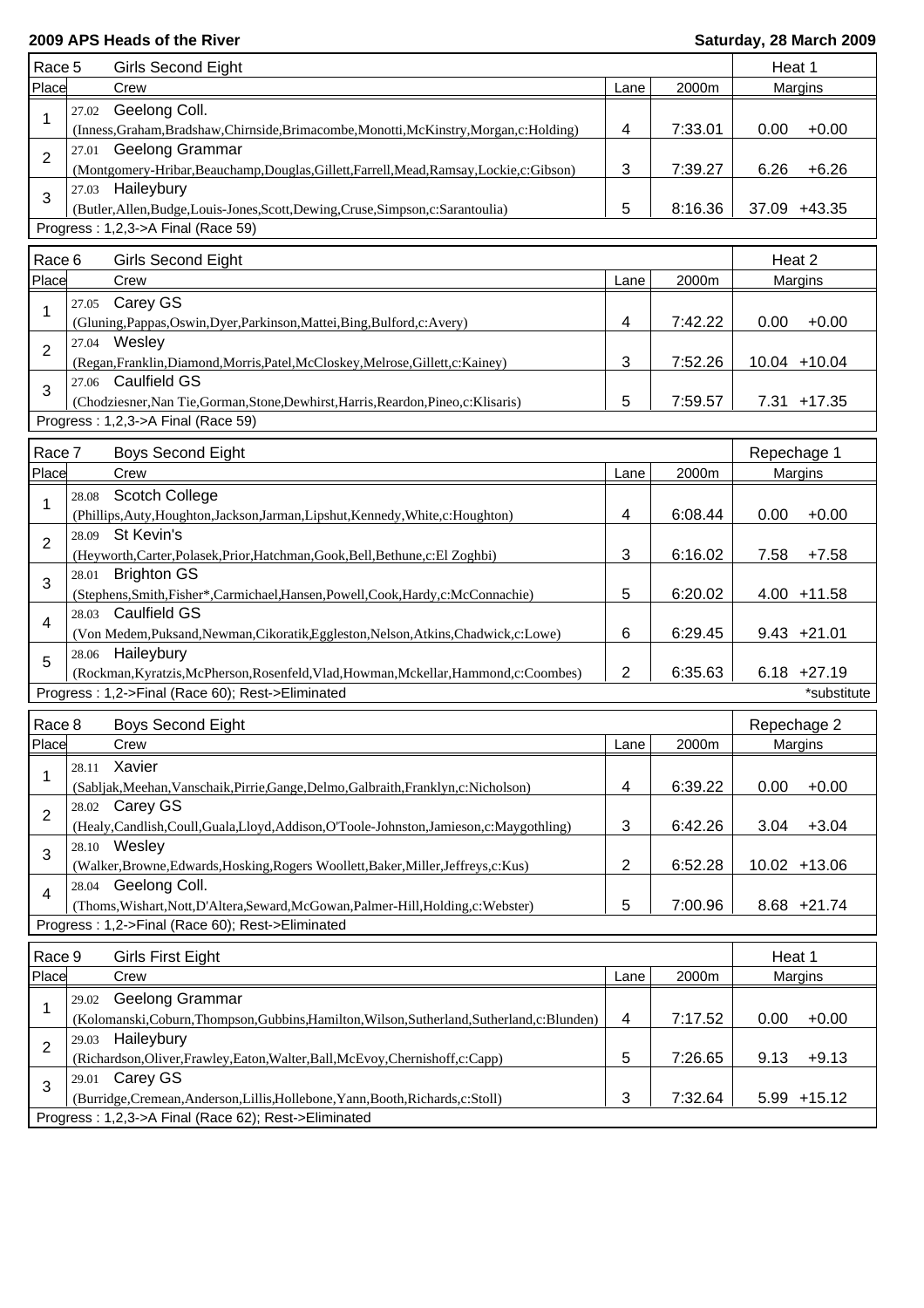| Race 10        |       | <b>Girls First Eight</b>                                                                         |                          |         | Heat 2      |                |
|----------------|-------|--------------------------------------------------------------------------------------------------|--------------------------|---------|-------------|----------------|
| Place          |       | Crew                                                                                             | Lane                     | 2000m   |             | Margins        |
| 1              | 29.04 | Geelong Coll.                                                                                    |                          |         |             |                |
|                |       | (Ratcliffe,Kittelty,Nielsen,Heath,Pollard,Williams,Widdicombe,Welleman,c:Carr)                   | 3                        | 7:25.64 | 0.00        | $+0.00$        |
| $\overline{2}$ |       | 29.06 Caulfield GS                                                                               |                          |         |             |                |
|                |       | (Guillaume, McNab, Lane, Burke, Jackson, Nunan, Thomson, Mason, c: Hayes)                        | 5                        | 7:28.95 | 3.31        | $+3.31$        |
| 3              |       | 29.05 Wesley                                                                                     |                          |         |             |                |
|                |       | (Goad, Bacon, Walls, Shearman, McGeehan, Brenker, Cordner, Cook, c: Hannah)                      | 4                        | 8:12.45 |             | 43.50 +46.81   |
|                |       | Progress: 1,2,3->A Final (Race 62); Rest->Eliminated                                             |                          |         |             |                |
| Race 11        |       | <b>Boys First Eight</b>                                                                          |                          |         | Repechage 1 |                |
| Place          |       | Crew                                                                                             | Lane                     | 2000m   |             | Margins        |
|                |       | 30.08 Scotch College                                                                             |                          |         |             |                |
| 1              |       | (O'Brien, Bernard, Emmett, Thomas, King, Casey, McLean, Watson, c: Houghton)                     | 4                        | 6:12.45 | 0.00        | $+0.00$        |
|                |       | 30.10 Wesley                                                                                     |                          |         |             |                |
| $\overline{2}$ |       | (Holdsworth,Thompson,Doupe-Watt,Kus,Symington,Fisher,Rundle,Cardamone,c:Athanasakis)             | 3                        | 6:14.55 | 2.10        | $+2.10$        |
|                |       | 30.11 Xavier                                                                                     |                          |         |             |                |
| 3              |       | (Denton, McNamara, Chlebra, Frawley, Hiscock, O'Bryan, Rowan, Keenan, c: Burger)                 | 6                        | 6:18.11 | 3.56        | $+5.66$        |
|                |       | 30.05 Geelong Grammar                                                                            |                          |         |             |                |
| 4              |       | (Cameron, de Clifford, Hart, Martin-Jankowski, Carr, Levy, Sherwin, Pembroke, c: Voss)           | 5                        | 6:20.78 | 2.67        | $+8.33$        |
|                |       | 30.03 Caulfield GS                                                                               |                          |         |             |                |
| 5              |       | (Hogan, Scully, Castle, Webster, shannon, Logan, Badge, McCurdy, c: Speirs)                      | $\overline{2}$           | 6:33.24 |             | 12.46 +20.79   |
|                |       | Progress: 1,2->A Final (Race 63); Rest->B Final (Race 61)                                        |                          |         |             |                |
|                |       |                                                                                                  |                          |         |             |                |
| Race 12        |       | <b>Boys First Eight</b>                                                                          |                          |         |             | Repechage 2    |
| Place          |       | Crew                                                                                             | Lane                     | 2000m   |             | Margins        |
| 1              | 30.01 | <b>Brighton GS</b>                                                                               |                          |         |             |                |
|                |       | (Dick,Johnson,Maglio,Bade,Gnauck,Cook,Andrews,Redhead,c:Phillips)                                | 5                        | 6:14.55 | 0.00        | $+0.00$        |
| $\overline{2}$ |       | 30.02 Carey GS                                                                                   |                          |         |             |                |
|                |       | (McKay,Brenchley,Fotheringham,Coco,Evans,Nairn,Benson,Fisher,c:De Morton)                        | 4                        | 6:16.22 | 1.67        | $+1.67$        |
| 3              |       | 30.06 Haileybury                                                                                 |                          |         |             |                |
|                |       | (Hunt,Tyler,Shakalis,Van Orsouw,Hardman,Meehan,Aldred,Parker,c:Nicolette)<br>30.04 Geelong Coll. | 6                        | 6:16.64 | 0.42        | $+2.09$        |
| $\overline{4}$ |       | (Hare, Seller, Morrison, Angliss, George, Sullivan, Richardson, Cleary, c: Grinter)              | 3                        | 6:20.63 | 3.99        | $+6.08$        |
|                |       | Progress: 1,2->A Final (Race 63); Rest->B Final (Race 61)                                        |                          |         |             |                |
|                |       |                                                                                                  |                          |         |             |                |
| Race 13        |       | Boys Year 10 Eight Division C                                                                    |                          |         | Heat 1      |                |
| Place          |       | Crew                                                                                             | Lane                     | 2000m   |             | Margins        |
| 1              | 22.05 | Melbourne GS                                                                                     |                          |         |             |                |
|                |       | (van Veenedaal, Dowling, Sultan, Whitchurch, Symons, Johnstone, Jarman, Kane, c: Robinson)       | 5                        | 7:40.69 | 0.00        | $+0.00$        |
| $\overline{2}$ | 22.08 | <b>Scotch College</b>                                                                            |                          |         |             |                |
|                |       | (Webb,Santini,Anderson,Richards,Davies,Kruse,Zacharakis,Elder,c:Katz)                            | $\overline{\mathcal{A}}$ | 7:46.33 | 5.64        | $+5.64$        |
| $\mathbf{3}$   | 22.07 | <b>Scotch College</b>                                                                            |                          |         |             |                |
|                |       | (Tadgell,Langley,Brooke,Ricketts,McLellan,Clark,Saunders,Blight,c:Lim)                           | $\,6$                    | 7:55.60 |             | $9.27 + 14.91$ |
| 4              |       | 22.10 Wesley                                                                                     |                          |         |             |                |
|                |       | (Gilbertson, Redpath, Tabet, Martin, Hetzel, Beresford, Kenny, Smith, c: Attwood)                | $\overline{2}$           | 8:10.05 |             | 14.45 +29.36   |
| 5              |       | 22.04 Geelong Grammar                                                                            |                          |         |             |                |
|                |       | (Liu*,Forman,Tanmizi,Hoy-Maroney,Russell,Sanchez,Santikarn,Cameron,c:Wallace-Smith)              | $\overline{7}$           | 8:14.42 |             | 4.37 +33.73    |
| 6              |       | 22.03 Geelong Grammar                                                                            |                          |         |             |                |
|                |       | (Fletcher,Spedding,Vocale,Abercrombie,Gadsden,Fernandez,Whitehead,Peach,c:Esnouf)                | $\mathbf{3}$             | 8:26.81 | 12.39       | $+46.12$       |
|                |       | Progress: 1,2,3->A Final (Race 49); Rest->B Final (Race 48)                                      |                          |         |             | *substitute    |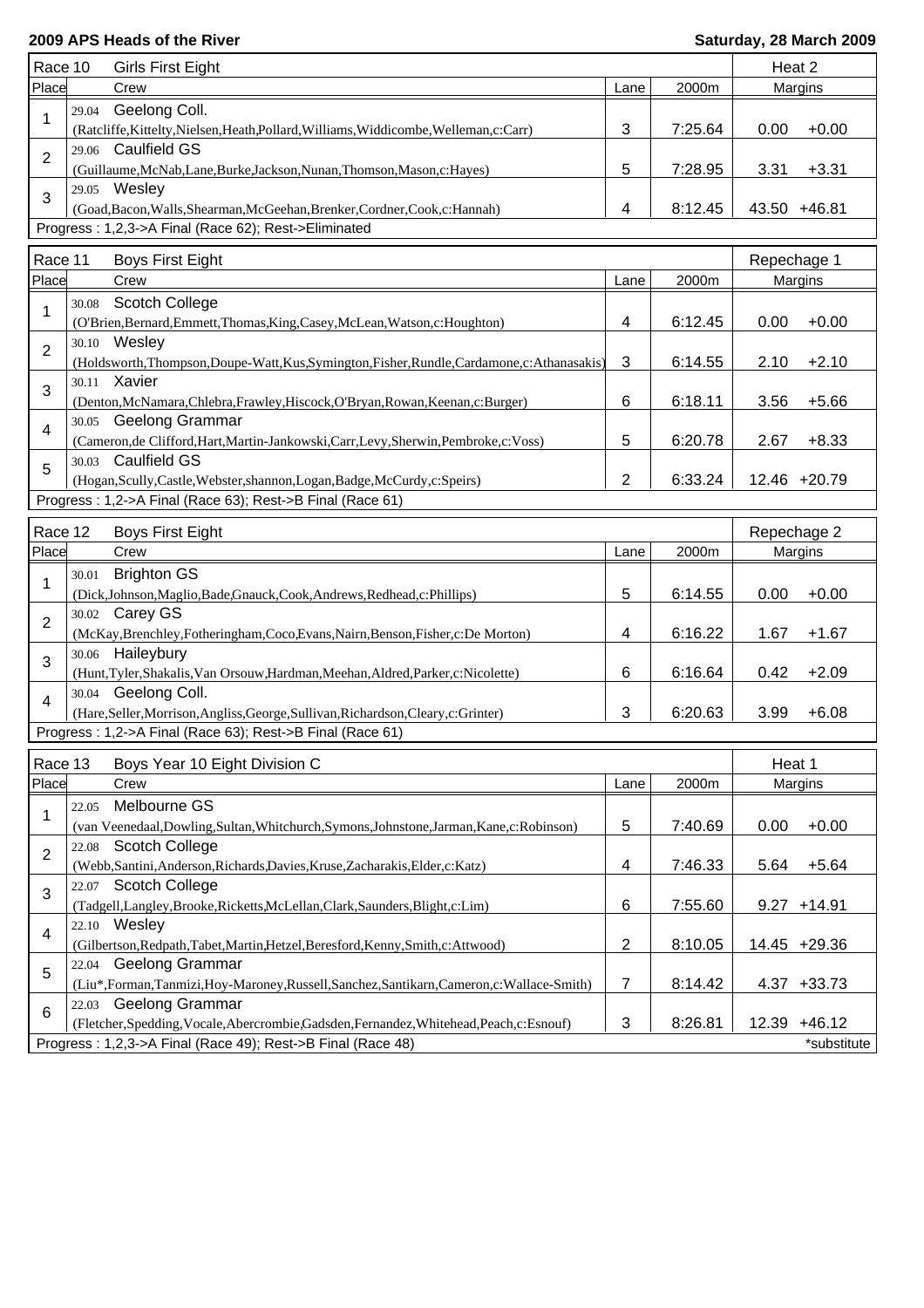| Race 14        |       | Boys Year 10 Eight Division C                                                               |                |         | Heat 2 |                 |
|----------------|-------|---------------------------------------------------------------------------------------------|----------------|---------|--------|-----------------|
| Place          |       | Crew                                                                                        | Lane           | 2000m   |        | Margins         |
|                | 22.06 | Scotch College                                                                              |                |         |        |                 |
| 1              |       | (Karklins, Scott, McLaren, Webber, Georges, FitzPatrick, Antoniadis, Crameri, c: Bartley)   | 5              | 7:08.17 | 0.00   | $+0.00$         |
|                | 22.02 | <b>Caulfield GS</b>                                                                         |                |         |        |                 |
| $\overline{2}$ |       | (Shepheard,Cooper,Song,O'Neill,Meads,McTernan,Murphy,Tangey,c:Cross)                        | 6              | 7:15.24 | 7.07   | $+7.07$         |
|                |       | 22.09 St Kevin's                                                                            |                |         |        |                 |
| 3              |       | (Timms, Di Gregorio, Goodwin, Guinane, Bergin, Dimitriou, Kinch, Jansen, c: Alexopoulos)    | $\overline{4}$ | 7:18.81 | 3.57   | $+10.64$        |
|                |       | 22.11 Xavier                                                                                |                |         |        |                 |
| 4              |       | (Farley, Thornton, Galante, Bourke*, Cougan, Willis, Clancy*, Gillberg, c: Anderson)        | 7              | 7:23.78 |        | 4.97 +15.61     |
|                | 22.01 | <b>Brighton GS</b>                                                                          |                |         |        |                 |
| 5              |       | (West, Crusca, Chen, Trifunovski, Cozzella, Green, Kauiers, Wakeham, c: Mowbray)            | 3              | 7:45.47 |        | 21.69 +37.30    |
|                |       | Progress: 1,2,3->A Final (Race 49); Rest->B Final (Race 48)                                 |                |         |        | *substitute     |
|                |       |                                                                                             |                |         |        |                 |
| Race 15        |       | Boys Year 10 Eight Division B                                                               |                |         | Heat 1 |                 |
| Place          |       | Crew                                                                                        | Lane           | 2000m   |        | Margins         |
|                | 23.05 | Melbourne GS                                                                                |                |         |        |                 |
| 1              |       | (Feaver, Parkinson, Jones, Robinson, Kibby, Brougham, Cooke, Allan, c: Jones)               | 4              | 6:53.96 | 0.00   | $+0.00$         |
|                | 23.01 | <b>Brighton GS</b>                                                                          |                |         |        |                 |
| $\overline{2}$ |       | (Miller, Balding, Ward, Delaney, Smith, Barnetby, Milner, Michaelides, c: Mitchell)         | 5              | 6:59.92 | 5.96   | $+5.96$         |
|                |       | 23.09 Xavier                                                                                |                |         |        |                 |
| 3              |       | (Walker, Kostos, Guest-Marinis, Hanrahan*, Case, Rowan, Valmorbida, Lefebvre, c: Ardi)      | 3              | 7:10.24 |        | $10.32 + 16.28$ |
|                |       | 23.03 Geelong Grammar                                                                       |                |         |        |                 |
| 4              |       | (Calvert-Jones, Smart, Wilton, Scott, Hill, Nowell, Simpson, Robertson, c: Mott)            | 6              | 7:15.29 |        | $5.05 +21.33$   |
|                |       | Progress: 1,2,3->A Final (Race 51); Rest->B Final (Race 50)                                 |                |         |        | *substitute     |
|                |       |                                                                                             |                |         |        |                 |
| Race 16        |       | Boys Year 10 Eight Division B                                                               |                |         | Heat 2 |                 |
| Place          |       | Crew                                                                                        | Lane           | 2000m   |        | Margins         |
| 1              |       | 23.06 Scotch College                                                                        |                |         |        |                 |
|                |       | (Webb,Lobley,Strathmore,Lee,Duffy,Douglas,Lynch,Tissot,c:Bear)                              | 5              | 6:44.71 | 0.00   | $+0.00$         |
| $\overline{2}$ |       | 23.07 St Kevin's                                                                            |                |         |        |                 |
|                |       | (Timms, Edginton, Morrison, Poynton, Shirer, Brady, Ahern, Saflekos, c: Meirelles)          | 6              | 6:53.99 | 9.28   | $+9.28$         |
| 3              |       | 23.08 Wesley                                                                                |                |         |        |                 |
|                |       | (Kossmann, Goodwin, Daly, Blair, Blackney, Jaroslow, McCusker, O'Donnell, c: Richmond)      | 4              | 6:58.03 |        | $4.04 + 13.32$  |
|                |       | 23.02 Caulfield GS                                                                          |                |         |        |                 |
| 4              |       | (Knowles, Pinskier, Pineo, Goodfellow*, Vandertop, Gagiero, Schaffer, Billich, c: Perkins)  | $\overline{7}$ | 6:59.09 |        | $1.06 + 14.38$  |
|                |       | 23.04 Haileybury                                                                            |                |         |        |                 |
| 5              |       | (Manley, Chung, Paspaliaris, Secatore, Van Orsouw, Glascodine, Di Natale, Cook, c: Weston)  | $\sqrt{3}$     | 7:38.22 |        | 39.13 +53.51    |
|                |       | Progress: 1,2,3->A Final (Race 51); Rest->B Final (Race 50)                                 |                |         |        | *substitute     |
|                |       |                                                                                             |                |         |        |                 |
| Race 17        |       | Boys Year 10 Eight Division A                                                               |                |         | Heat 1 |                 |
| Place          |       | Crew                                                                                        | Lane           | 2000m   |        | Margins         |
| 1              | 24.02 | Carey GS                                                                                    |                |         |        |                 |
|                |       | (Maxwell, Thyer, Fraser, Harris, Martin, Burgess, Cremean, Cator, c: Phillips)              | 4              | 6:33.28 | 0.00   | $+0.00$         |
| $\overline{2}$ | 24.03 | <b>Caulfield GS</b>                                                                         |                |         |        |                 |
|                |       | (Rowse, Stanford, Wren, Tonkin, Rothel, Kellock, Davey, Colacino, c: Teichert)              | 3              | 6:36.62 | 3.34   | $+3.34$         |
| 3              |       | 24.01 Brighton GS                                                                           |                |         |        |                 |
|                |       | (Milner*,Redhead,Anderson,Holding,Kempster,Bisset,Gale,Johnson,c:Cunningham)                | 5              | 6:42.59 | 5.97   | $+9.31$         |
| 4              | 24.09 | St Kevin's                                                                                  |                |         |        |                 |
|                |       | (Taylor, Walsh, Utri, McFarlane, Vaitiekunas, McDonald, Grace, Marriott, c: Rodrigo)        | 6              | 6:46.58 |        | $3.99 + 13.30$  |
| 5              |       | 24.05 Geelong Grammar                                                                       |                |         |        |                 |
|                |       | (Kincaid, Baylis, Treloggan, Dabkowski, Hoban, Miles, Nielsen, Vickers-Willis, c: Williams) | 7              | 7:10.57 |        | 23.99 +37.29    |
| 6              |       | 24.04 Geelong Coll.                                                                         |                |         |        |                 |
|                |       | (Fitzpatrick, Mackey, Sullivan, Morgan, Walsh, Williams, White, Wishart, c: Walsgott)       | $\overline{2}$ | 7:18.20 |        | 7.63 +44.92     |
|                |       | Progress: 1,2,3->A Final (Race 53); Rest->B Final (Race 52)                                 |                |         |        | *substitute     |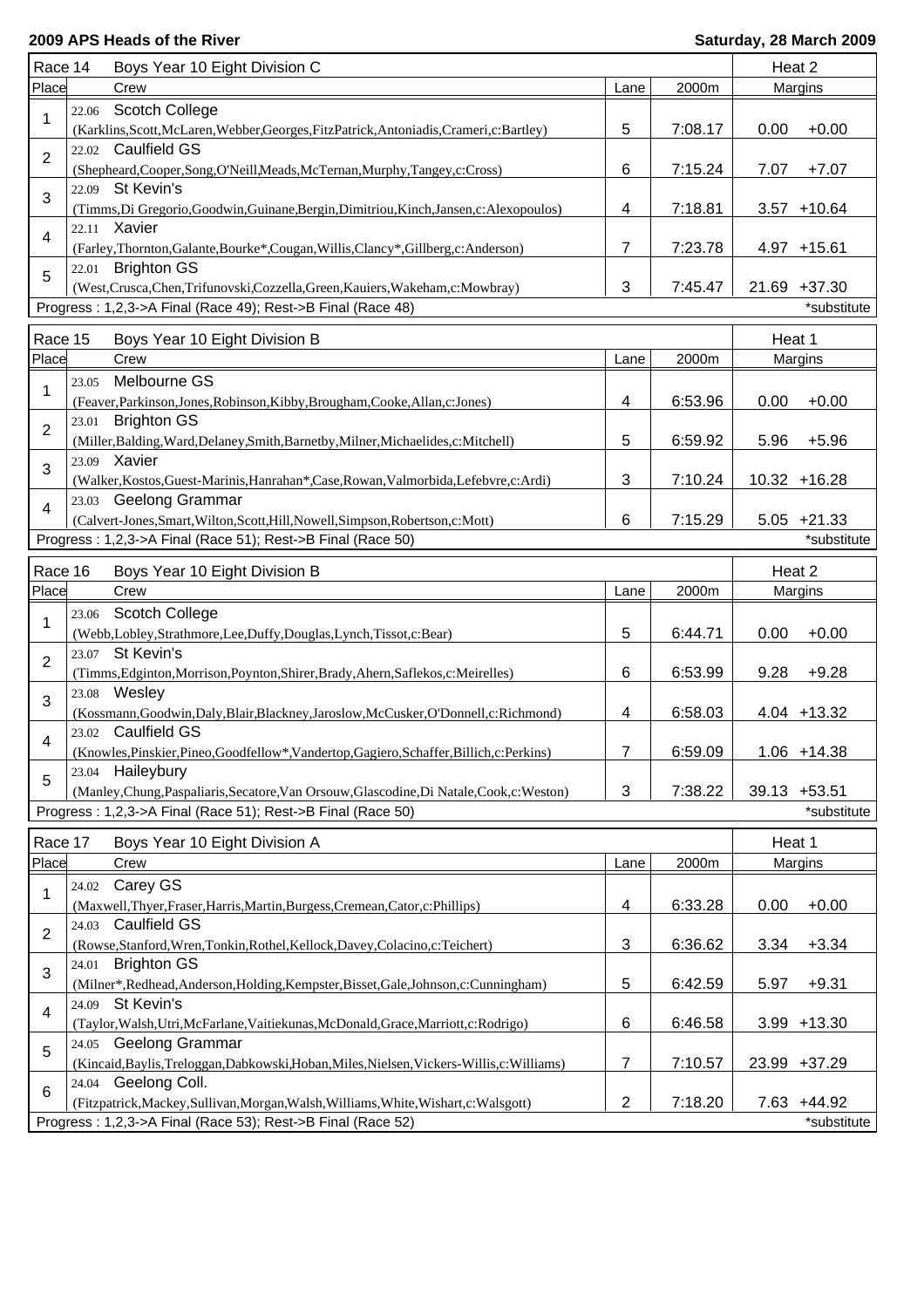| Race 18        |       | Boys Year 10 Eight Division A                                                               |                |         | Heat 2 |                 |
|----------------|-------|---------------------------------------------------------------------------------------------|----------------|---------|--------|-----------------|
| Place          |       | Crew                                                                                        | Lane           | 2000m   |        | Margins         |
|                | 24.08 | Scotch College                                                                              |                |         |        |                 |
| 1              |       | (Light,Jelbart,Watts,Booth,Croxford,Hancock,Walmsley,Brown,c:Bailey)                        | 5              | 6:27.41 | 0.00   | $+0.00$         |
|                |       | 24.07 Melbourne GS                                                                          |                |         |        |                 |
| $\overline{2}$ |       | (Allan, May, Carlin, Doyle, Workman, Paine, Carlon, Northrop, c: Hoang)                     | 6              | 6:33.18 | 5.77   | $+5.77$         |
|                |       | 24.11 Xavier                                                                                |                |         |        |                 |
| 3              |       | (Rigoni, Woodburn, Elliot, Resic, Prowse, Davies, O'Sullivan, Izydorczyk, c: Anderson)      | 7              | 6:36.06 | 2.88   | $+8.65$         |
|                |       | 24.10 Wesley                                                                                |                |         |        |                 |
| 4              |       | (Niteros, Huels, Corry, Howson, Goodridge, Mayer, Kramer, Kenyon-Smith, c: Reddi Coronell)  | 4              | 6:38.97 |        | 2.91 +11.56     |
|                |       | 24.06 Haileybury                                                                            |                |         |        |                 |
| 5              |       | (Campelj,Crantock,Baer,Albury,Mitchell,Hughes,Howard,Mitchell,c:Spasevski)                  | 3              | 6:47.07 |        | $8.10 + 19.66$  |
|                |       | Progress: 1,2,3->A Final (Race 53); Rest->B Final (Race 52)                                 |                |         |        |                 |
|                |       |                                                                                             |                |         |        |                 |
| Race 19        |       | <b>Boys Third Eight</b>                                                                     |                |         | Heat 1 |                 |
| Place          |       | Crew                                                                                        | Lane           | 2000m   |        | Margins         |
| 1              | 26.04 | Melbourne GS                                                                                |                |         |        |                 |
|                |       | (Poulter, Hofbauer, Pascoe, Graham, Bongiorno, Le Messurier, Murray, Dane, c: Hardham)      | 4              | 6:34.92 | 0.00   | $+0.00$         |
| 2              |       | 26.06 St Kevin's                                                                            |                |         |        |                 |
|                |       | (Moloney, Anderson, Stonemon, Dolan, Fitzgerald, Kleynhans, Balestra, Linschoten, c: Nolan) | 5              | 6:52.64 |        | 17.72 +17.72    |
|                |       | 26.02 Caulfield GS                                                                          |                |         |        |                 |
| 3              |       | (Ansell, Burgess, Teichert, Davis, Hronakis, Castles, Irwin, Cairns, c: Cross)              | 3              | 7:36.25 |        | 43.61 +61.33    |
|                |       | Progress: 1,2->A Final (Race 57); Rest->B Final (Race 56)                                   |                |         |        |                 |
|                |       |                                                                                             |                |         |        |                 |
| Race 20        |       | <b>Boys Third Eight</b>                                                                     |                |         | Heat 2 |                 |
| Place          |       | Crew                                                                                        | Lane           | 2000m   |        | Margins         |
| 1              | 26.05 | <b>Scotch College</b>                                                                       |                |         |        |                 |
|                |       | (Reilly, Wiencke, Kaliviotis, Duffy, Goodacre, Davies, Redgement, Brand, c: Jenkins)        | 5              | 6:36.49 | 0.00   | $+0.00$         |
| $\overline{2}$ | 26.03 | Geelong Grammar                                                                             |                |         |        |                 |
|                |       | (Dye,Archer,Rogers,Wetherall,Kellett,Vickers-Willis,Drury,Duff,c:Rogers)                    | 6              | 6:51.02 |        | 14.53 +14.53    |
| 3              |       | 26.01 Carey GS                                                                              |                |         |        |                 |
|                |       | (Walczak, Wishart, Sumner-Wright, Eddey, Ansons, Doerre, Candlish, Nicholls, c: Albert)     | 7              | 7:13.34 |        | 22.32 +36.85    |
| $\overline{4}$ |       | 26.07 Xavier                                                                                |                |         |        |                 |
|                |       | (Morrison*,Jenkins,Condon,George,Woodley,Allman,Berry,Guest-Marinis,c:Dvorczcek)            | 4              | 7:17.95 |        | $4.61 + 41.46$  |
|                |       | Progress: 1,2->A Final (Race 57); Rest->B Final (Race 56)                                   |                |         |        | *substitute     |
| Race 21        |       | Boys Year 9 Eight Division B                                                                |                |         | Heat 1 |                 |
| Place          |       | Crew                                                                                        | Lane           | 1000m   |        | Margins         |
|                |       |                                                                                             |                |         |        |                 |
| 1              | 15.05 | St Kevin's                                                                                  |                |         |        |                 |
|                |       | (Vanstone, Hickey, Cross, Harkin, Donald, Sanders, Hudson-Mollard, Ayres, c: Monarca)       | 5              | 3:24.07 | 0.00   | $+0.00$         |
| $\overline{2}$ | 15.02 | Carey GS                                                                                    |                |         |        |                 |
|                |       | (Wilks, Watson, Marsh, Fitton, Spyropoulos, Danylak, Gulliver, Ashby, c: Gregurek)          | 6              | 3:30.46 | 6.39   | $+6.39$         |
| 3              |       | 15.07 Xavier                                                                                |                |         |        |                 |
|                |       | (Murray, Silk, McKay, Seymour, Chong-Halliday, Denton, Margin, Delaney-Smith, c: Paglia)    | 3              | 3:30.95 | 0.49   | $+6.88$         |
| 4              |       | 15.06 Wesley                                                                                |                |         |        |                 |
|                |       | (Csorgo, Duncan, Samson, Beer, Kipouridis, Newcombe, Fernandez, Hawkins, c: Burns)          | $\overline{4}$ | 4:01.45 |        | $30.50 + 37.38$ |
|                |       | Progress: 1,2,3->A Final (Race 41); Rest->B Final (Race 40)                                 |                |         |        |                 |
| Race 22        |       | Boys Year 9 Eight Division B                                                                |                |         | Heat 2 |                 |
| Place          |       | Crew                                                                                        | Lane           | 1000m   |        | Margins         |
|                | 15.04 | Melbourne GS                                                                                |                |         |        |                 |
| 1              |       | (Garner Davis, Blosfeld-Hayes, Kerin, Wicks, Buchanan, Allen, Bardoel, Davies, c: Paine)    | 4              | 3:25.77 | 0.00   | $+0.00$         |
|                | 15.03 | <b>Caulfield GS</b>                                                                         |                |         |        |                 |
| $\overline{2}$ |       | (Hamilton,Lewis,Tselios*,Starr,Allardice,Tan,Li,Halley,c:So)                                | 5              | 3:36.49 |        | 10.72 +10.72    |
|                | 15.01 | <b>Brighton GS</b>                                                                          |                |         |        |                 |
| 3              |       | (Ward,Beddoe,Hoy,Efklides,Miller,Boxtel,Keen,Page,c:Ueckerman)                              | 3              | 3:40.42 |        | $3.93 + 14.65$  |
|                |       | Progress: 1,2->A Final (Race 41); Rest->B Final (Race 40)                                   |                |         |        | *substitute     |
|                |       |                                                                                             |                |         |        |                 |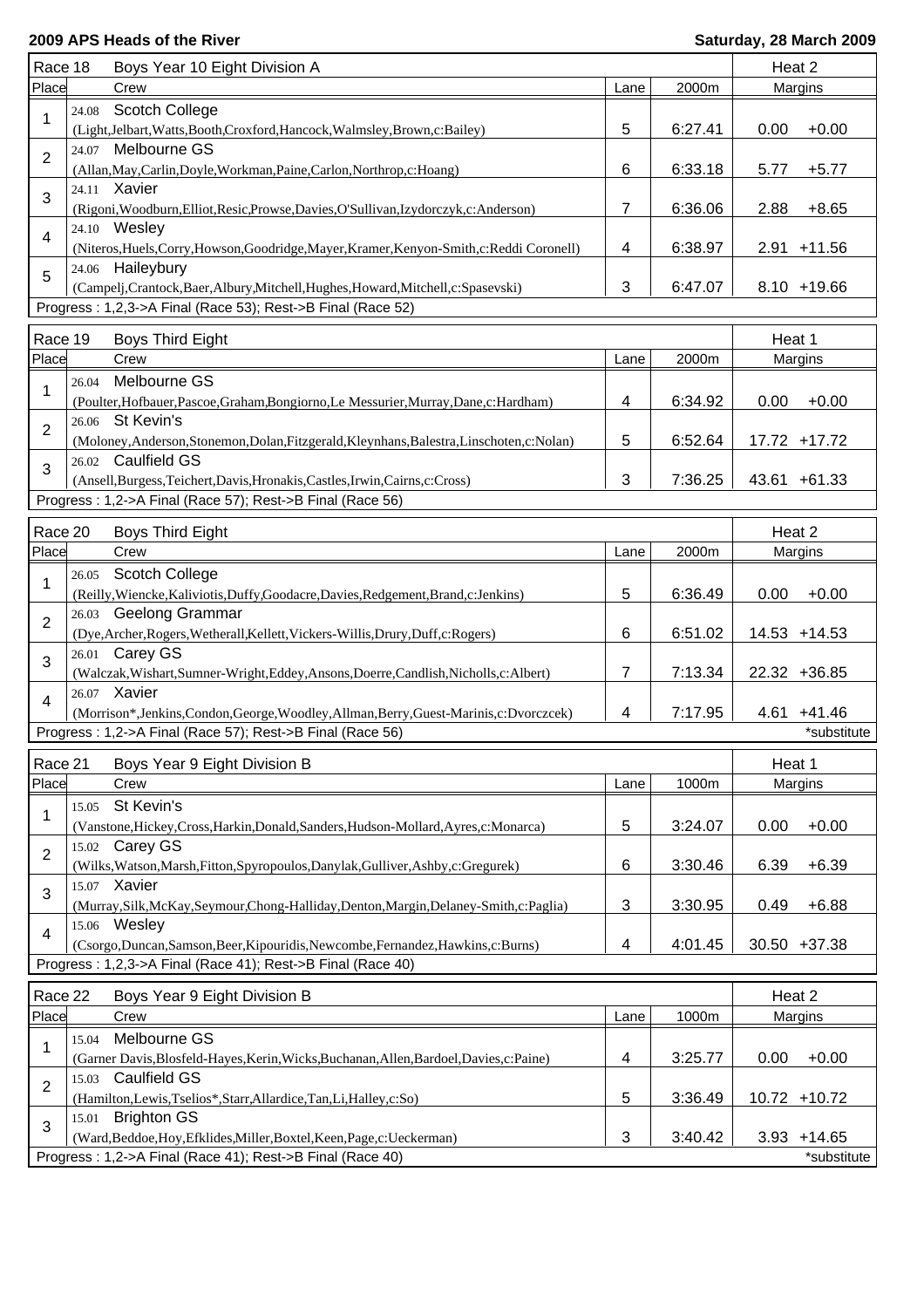|                | Race 23<br>Boys Year 9 Eight Division A |                                                                                                       |                |         | Heat 1            |  |
|----------------|-----------------------------------------|-------------------------------------------------------------------------------------------------------|----------------|---------|-------------------|--|
| Place          |                                         | Crew                                                                                                  | Lane           | 1000m   | Margins           |  |
|                | 18.04                                   | Melbourne GS                                                                                          |                |         |                   |  |
| 1              |                                         | (Paine, Morrison, Baillieu, Smith, Panton, Carroll, Lam, Kelly, c: Baird-Watson)                      | 5              | 3:14.75 | 0.00<br>$+0.00$   |  |
|                |                                         | 18.06 Wesley                                                                                          |                |         |                   |  |
| $\overline{2}$ |                                         | (Schure, Joel, McMinn, Kenyon-Smith, Doyle, Palmer, Barton, William, c: Benjamin)                     |                | 3:18.89 | 4.14<br>$+4.14$   |  |
|                |                                         |                                                                                                       | 6              |         |                   |  |
| 3              |                                         | 18.05 St Kevin's                                                                                      |                |         |                   |  |
|                |                                         | (Gook,Holland,Christopoulos,Holland,Smith,McBride,Della Maddalena,Portelli,c:Leahy)                   | 4              | 3:21.21 | 2.32<br>$+6.46$   |  |
| 4              |                                         | 18.03 Caulfield GS                                                                                    |                |         |                   |  |
|                |                                         | (Kwok,Dube*,Campbell,Gallop,Tan*,Morgan,von Medem,Virdi,c:White)                                      | 3              | 3:32.15 | 10.94 +17.40      |  |
|                |                                         | Progress: 1,2,3->A Final (Race 45); Rest->B Final (Race 44)                                           |                |         | *substitute       |  |
| Race 24        |                                         | Boys Year 9 Eight Division A                                                                          |                |         | Heat 2            |  |
| Place          |                                         | Crew                                                                                                  | Lane           | 1000m   | Margins           |  |
|                |                                         | 18.02 Carey GS                                                                                        |                |         |                   |  |
| 1              |                                         |                                                                                                       | 4              |         | 0.00<br>$+0.00$   |  |
|                | 18.01                                   | (Omond, Keppell, O'Bryan, Fisher, Andrianakis, Baines, Jaksch, Hall, c: Thomas)<br><b>Brighton GS</b> |                | 3:14.47 |                   |  |
| $\overline{2}$ |                                         |                                                                                                       | 5              |         |                   |  |
|                |                                         | (Dawes, Oxlade, Selleck, Topakas, Beveridge, Stonier, Powell, Johnson, c: Walker)                     |                | 3:24.95 | $10.48 + 10.48$   |  |
| 3              |                                         | 18.07 Xavier                                                                                          |                |         |                   |  |
|                |                                         | (Steedman, Rush, Cookesley, Cooney, Baynes, Canty, Wright, Hiscock, c: Guthrie)                       | 3              | 3:36.29 | 11.34 +21.82      |  |
|                |                                         | Progress: 1,2->A Final (Race 45); Rest->B Final (Race 44)                                             |                |         |                   |  |
| Race 25        |                                         | Girls Year 9 Four Division G                                                                          |                |         | First & Final     |  |
| Place          |                                         | Crew                                                                                                  | Lane           | 1000m   | Margins           |  |
| 1              |                                         | Carey GS<br>(Gelb, Thomas, Van Ryswyk, Aitken, c: Clare)                                              | 6              | 4:23.27 | 0.00<br>$+0.00$   |  |
| 2              | 31.04                                   | Carey GS                                                                                              | 4              | 4:24.67 | $+1.40$<br>1.40   |  |
|                | 31.05                                   | (Walter, Powell, Eliott, Dannock, c: Walters-Quan)                                                    |                |         |                   |  |
| 3              | 31.06                                   | Carey GS<br>(Bateup, Myers, Walters, Bone, c: Gillam)                                                 | $\overline{c}$ | 4:39.41 | 14.74 +16.14      |  |
| 4              | 31.03                                   | Caulfield GS<br>(Nelson, Emonson, Daubeny, Saunders, c: Dungan)                                       | 5              | 4:49.74 | 10.33 +26.47      |  |
| 5              | 31.01                                   | <b>Caulfield GS</b><br>(Pham, Petch, Cohen, Besser, c: Vasudevan)                                     | 3              | 5:20.66 | 30.92 +57.39      |  |
|                | 31.02                                   | <b>Caulfield GS</b><br>(Liang, Maher, Broad, Papadopoulos, c: Mead)                                   | 7              |         |                   |  |
| Race 26        |                                         | Girls Year 9 Four Division F                                                                          |                |         | First & Final     |  |
| Place          |                                         | Crew                                                                                                  | Lane           | 1000m   | Margins           |  |
| 1              | 33.04                                   | Carey GS<br>(Carlile, Denham, Pringle, Cini, c: Longmire)                                             | 4              | 4:17.91 | 0.00<br>$+0.00$   |  |
| 2              | 33.03                                   | Carey GS<br>(Slifirski, Hoven, Portelli, Ikin, c: Svinos)                                             | 7              | 4:19.99 | 2.08<br>$+2.08$   |  |
| 3              |                                         | 33.06 Wesley<br>(Swami,Zygier,Prest,Henderson,c:Chaochalakorn)                                        | 3              | 4:24.87 | 4.88<br>$+6.96$   |  |
| 4              | 33.01                                   | Caulfield GS<br>(Jones, Stephens, Godfrey, Xenos, c: Brereton)                                        | 6              | 4:28.39 | $3.52 + 10.48$    |  |
| 5              | 33.05                                   | Caulfield GS<br>(Steunenberg, Uhe, Brewer, Surry, c: Zarfaty)                                         | 2              | 4:31.64 | $3.25 + 13.73$    |  |
| 6              |                                         | Carey GS<br>(Prasad, Breheny, Harris, Antonucci, c: Kourambas)                                        | 5              | 5:01.52 | 29.88 +43.61      |  |
|                | 33.02                                   |                                                                                                       |                |         |                   |  |
| Race 27        |                                         | Boys Year 9 Quad Division E                                                                           |                |         | First & Final     |  |
| Place          |                                         | Crew                                                                                                  | Lane           | 1000m   | Margins           |  |
| 1              | 02.03                                   | Scotch College<br>(Fox, Rawlings, Hatty, Lithgow, c: Collins)                                         | $\mathbf{3}$   | 4:07.16 | 0.00<br>$+0.00$   |  |
| 2              | 02.01                                   | Geelong Coll.<br>(Kenfield,Lever,Jacob,Forsyth,c:Lamont)                                              | 4              | 4:07.26 | 0.10<br>$+0.10$   |  |
| 3              | 02.04                                   | St Kevin's<br>(Whelan, Hutchings, Dunne, Curran, c: Mason)                                            | $\,6$          | 4:08.66 | $+1.50$<br>1.40   |  |
| 4              | 02.05                                   | Wesley<br>(Dieghton-Smith, Main, Griffin, Hobbs, c: Anderson)                                         | 5              | 4:18.26 | $+11.10$<br>9.60  |  |
| 5              | 02.02                                   | Geelong Coll.<br>(Salt-Hill, Deahl, Edwards, Wilkinson-Beards, c: Molyneux)                           | $\overline{7}$ | 4:24.09 | $5.83 + 16.93$    |  |
|                |                                         |                                                                                                       |                |         |                   |  |
| Race 28        |                                         | Girls Year 9 Four Division E                                                                          |                |         | First & Final     |  |
| Place          |                                         | Crew                                                                                                  | Lane           | 1000m   | Margins           |  |
| 1              | 03.01                                   | Carey GS<br>(Hodges, Hoiberg, McGillivray, Carden, c: Tooth)                                          | 3              | 4:20.25 | $+0.00$<br>0.00   |  |
| 2              | 03.02                                   | Caulfield GS<br>(Cikoratic, Keenan, Conway, Kapes, c: Hrysomallis)                                    | 4              | 4:22.98 | 2.73<br>$+2.73$   |  |
| 3              | 03.03                                   | (Grieg, Walsh, Duffield, Russell, c: Porto)<br>Geelong Coll.                                          | 5              | 4:24.52 | 1.54<br>$+4.27$   |  |
| 4              | 03.04                                   | Wesley<br>(Coombs, Oldmeadow, Gurry, Pike, c: Prince)                                                 | 6              | 4:38.47 | 13.95<br>$+18.22$ |  |
|                |                                         |                                                                                                       |                |         |                   |  |
| Race 29        |                                         | Girls Year 10 Four Division E                                                                         |                |         | First & Final     |  |
| Place          |                                         | Crew                                                                                                  | Lane           | 1000m   | Margins           |  |
| 1              | 04.02                                   | Carey GS<br>(De Highden, Hickey, Burke, Merakis, c: Cutts)                                            | $\overline{2}$ | 4:12.21 | 0.00<br>$+0.00$   |  |
| 2              | 04.03                                   | Geelong Grammar<br>(Mackay, Banks, Lillie, Hutley, c: King)                                           | 6              | 4:15.52 | 3.31<br>$+3.31$   |  |
| 3              | 04.01                                   | Caulfield GS<br>(Day,Chadwick,Lane,McMorrow,c:White)                                                  | 3              | 4:18.69 | 3.17<br>$+6.48$   |  |
| 4              | 04.05                                   | Wesley<br>(Kissel, Rosa, Bluzer-Fry, Runkowska, c: Harrison)                                          | 5              | 4:21.85 | 3.16<br>$+9.64$   |  |
| 5              | 04.04                                   | (Miller, Scott, Kearney, Dowling, c: Ashton-Weir)<br>Geelong Grammar                                  | 4              | 4:24.06 | 2.21<br>$+11.85$  |  |
| 6              | 04.06                                   | Wesley<br>(Keyte, Wu, Redfern, Jewell, c: Jordan)                                                     | 7              | 4:29.25 | $5.19 + 17.04$    |  |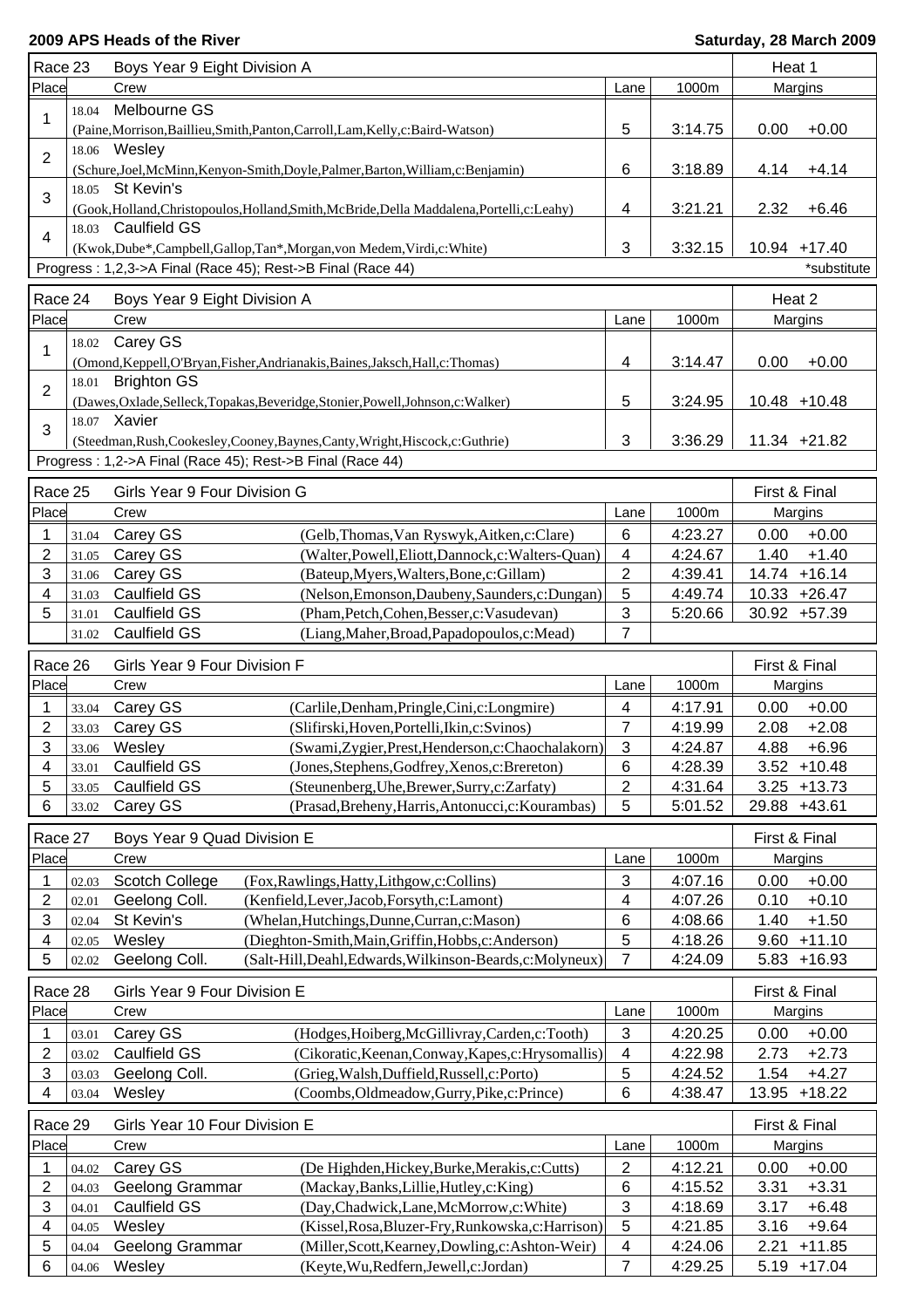| Race 30                 |       | Boys Year 9 Quad Division D                                                                      |                              |         |                   |  |
|-------------------------|-------|--------------------------------------------------------------------------------------------------|------------------------------|---------|-------------------|--|
| Place                   |       | Crew<br>Lane<br>1000m                                                                            |                              |         | Margins           |  |
| 1                       | 05.04 | Scotch College (Palmer, Fry, Jackson, Carey, c: Morison)                                         | 6                            | 3:52.56 | $+0.00$<br>0.00   |  |
| $\overline{2}$          | 05.06 | St Kevin's<br>(Botterill, Stafford, Brussen, Youren, c: Gallagher)                               | $\overline{7}$               | 3:53.88 | $+1.32$<br>1.32   |  |
| 3                       | 05.05 | Scotch College (Sladden, Pascoe, Wilson, Baird, c: Gutierre)                                     | $\overline{2}$               | 3:58.79 | $+6.23$<br>4.91   |  |
| 4                       | 05.02 | Geelong Coll. (Edsall, Booth, Malcher, Landy, c: Hvidberg)                                       | 4                            | 4:11.54 | $+18.98$<br>12.75 |  |
| 5                       | 05.03 | Scotch College (Hamilton, Clarke, Dahm, Vrazas, c: Hamer)                                        | 3                            | 4:18.72 | $7.18 +26.16$     |  |
|                         | 05.01 | Geelong Coll.<br>(Threadgold, Salathiel-Dyke, Nicholson, Waterhouse, c: Roche)                   | 5                            |         |                   |  |
|                         |       |                                                                                                  |                              |         |                   |  |
| Race 31                 |       | Girls Year 9 Four Division D                                                                     |                              |         | First & Final     |  |
| Place                   |       | Crew                                                                                             | Lane                         | 1000m   | Margins           |  |
| 1                       | 06.04 | Wesley<br>(Jenkins, Saniga, Brinkworth, Cox, c: Rankin)                                          | 6                            | 4:18.02 | $+0.00$<br>0.00   |  |
| $\overline{2}$          | 06.01 | Carey GS<br>(Boglis, Benson, Oswin, Robson, c: Seear)                                            | $\sqrt{3}$                   | 4:18.38 | $+0.36$<br>0.36   |  |
| 3                       | 06.02 | Caulfield GS<br>(Thompson, de Vries, Muto, Lord, c: Davis)                                       | 5                            | 4:20.99 | 2.61<br>$+2.97$   |  |
| 4                       | 06.03 | Geelong Coll.<br>(Drayton, Clark, Stevens, Slattery, c: Appelbe)                                 | 4                            | 4:29.41 | 8.42<br>$+11.39$  |  |
| Race 32                 |       | Girls Year 10 Four Division D                                                                    |                              |         | First & Final     |  |
| Place                   |       | Crew                                                                                             | Lane                         | 1000m   | Margins           |  |
| 1                       | 07.03 | Geelong Grammar<br>(Ryan, Clement, Cameron, Stewart, c: Maddern)                                 | $\overline{\mathbf{4}}$      | 4:11.83 | 0.00<br>$+0.00$   |  |
| $\overline{c}$          | 07.04 | Haileybury<br>(Anson, Cathermole, O'Brien, Peterson, c: Wynn)                                    | $\mathfrak{S}$               | 4:11.93 | $+0.10$<br>0.10   |  |
| 3                       | 07.02 | <b>Caulfield GS</b><br>(Kay, Neylan, Funnell, Wren, c: Mangan)                                   | $\overline{2}$               | 4:14.76 | $+2.93$<br>2.83   |  |
| 4                       | 07.05 | Wesley<br>(Sjodin Enstrom, Budin, Chin, Toohey, c: Killey)                                       | 5                            | 4:26.68 | 11.92 +14.85      |  |
| 5                       | 07.01 | Carey GS<br>(Grifa, Thomson, Pooley, Grivas, c: Lucas)                                           | 6                            | 4:27.63 | $0.95 + 15.80$    |  |
|                         |       |                                                                                                  |                              |         |                   |  |
| Race 33                 |       | Boys Year 9 Eight Division D                                                                     |                              |         | First & Final     |  |
| Place                   |       | Crew                                                                                             | Lane                         | 1000m   | Margins           |  |
| 1                       | 08.03 | Melbourne GS                                                                                     |                              |         |                   |  |
|                         |       | (Zwar,Udovenya,Gibson,Morrow,Ellis,Cole,Druce,Harley,c:Jones)                                    | 3                            | 3:35.80 | 0.00<br>$+0.00$   |  |
| $\overline{2}$          | 08.01 | Carey GS                                                                                         |                              |         |                   |  |
|                         |       | (Chesterfield, Walsh, O'Kane, Alexy, Cook, Cowen, Martens, Uccellini, c: McLure)                 | 5                            | 3:46.28 | $10.48 + 10.48$   |  |
| 3                       |       | 08.02 Melbourne GS                                                                               |                              |         |                   |  |
|                         |       | (Gibbons, Fowler, Baring, Ratwatte, Madsen, Youren, Loukas, Stephen, c: Kelly)                   | 6                            | 3:47.27 | $0.99 + 11.47$    |  |
| 4                       |       | 08.04 Xavier                                                                                     |                              |         |                   |  |
|                         |       | (Pereira, Middleditch*, Slatterie*, Condon*, Pattison, Barker*, Mooney, Burgess, c: MacAllister) | 4                            | 4:24.45 | 37.18 +48.65      |  |
|                         |       |                                                                                                  |                              |         | *substitute       |  |
| Race 34                 |       | Boys Year 9 Quad Division C                                                                      |                              |         | First & Final     |  |
| Place                   |       | Crew                                                                                             | Lane                         | 1000m   | Margins           |  |
|                         |       |                                                                                                  |                              |         |                   |  |
| 1                       | 09.04 | Scotch College<br>(Patouras, Tarrant, Stewart, Khoo, c: Colliver)                                | 4                            | 3:42.71 | $+0.00$<br>0.00   |  |
| $\overline{\mathbf{c}}$ | 09.02 | (Davies, Lloyd Jones, Meredith, Hurren, c: Jordan)<br>Scotch College                             | 6                            | 3:48.37 | $+5.66$<br>5.66   |  |
| $\sqrt{3}$              | 09.03 | Scotch College<br>(Cooper, Watkinson, Scrinis, Leggo, c: Gillies)                                | 5                            | 3:50.71 | 2.34<br>$+8.00$   |  |
| 4                       | 09.01 | Geelong Coll.<br>(Bett, Stefanovic, Certoma, Shannon, c: Hosking)                                | 7                            | 3:55.77 | 5.06<br>$+13.06$  |  |
| 5                       | 09.05 | St Kevin's<br>(Brusco, Kalisperis, Blazevic, Fitzgerald, c: Piva)                                | $\sqrt{3}$<br>$\overline{2}$ | 4:06.87 | 11.10<br>$+24.16$ |  |
| 6                       | 09.06 | St Kevin's<br>(Brear, Di Fabrizio, Diamantopoulos, Ditria, c: Bluett)                            |                              | 4:10.96 | 4.09<br>$+28.25$  |  |
| Race 35                 |       | Girls Year 9 Four Division C                                                                     |                              |         | First & Final     |  |
| Place                   |       | Crew                                                                                             | Lane                         | 1000m   | Margins           |  |
| 1                       | 10.02 | Caulfield GS<br>(Conron, Macaulay, Templeton, Stephens, c: Barlow)                               | 4                            | 4:05.75 | $+0.00$<br>0.00   |  |
| 2                       | 10.01 | Carey GS<br>(Henderson, Pepperell, Marshall, Moore, c: Censori)                                  | 5                            | 4:12.65 | 6.90<br>$+6.90$   |  |
| 3                       | 10.04 | (Xia, Van der Horst, Ben-David, Castran, c: Gesundheit)<br>Wesley                                | 6                            | 4:14.38 | 1.73<br>$+8.63$   |  |
| 4                       | 10.03 | Geelong Coll.<br>(Philip, Bath, Chrimes, Hill, c: Blair-Thomson)                                 | $\sqrt{3}$                   | 4:30.87 | $+25.12$<br>16.49 |  |
|                         |       |                                                                                                  |                              |         |                   |  |
| Race 36                 |       | Girls Year 10 Four Division C                                                                    |                              |         | First & Final     |  |
| Place                   |       | Crew                                                                                             | Lane                         | 1000m   | Margins           |  |
| 1                       | 11.02 | Carey GS<br>(Perryman, O'Connor, Ennels, Kefford, c: Chiha)                                      | 5                            | 4:03.19 | $+0.00$<br>0.00   |  |
| 2                       | 11.03 | (Howse, Derham, Cameron, Gubbins, c: Faulkner)<br>Geelong Grammar                                | 3                            | 4:10.63 | $+7.44$<br>7.44   |  |
| 3                       | 11.05 | Wesley<br>(Turner, Parrott, Stewart, Johnson, c: Oliver)                                         | $\overline{c}$               | 4:12.93 | 2.30<br>$+9.74$   |  |
| 4                       | 11.01 | Caulfield GS<br>(Celik, Wellington, Tyler, Moloney, c: Everett)                                  | 6                            | 4:18.31 | $+15.12$<br>5.38  |  |
| 5                       | 11.04 | Haileybury<br>(Wickentson, Madsen, Vines Chapple, Strapp, c: Bishop)                             | 4                            | 4:37.86 | 19.55<br>$+34.67$ |  |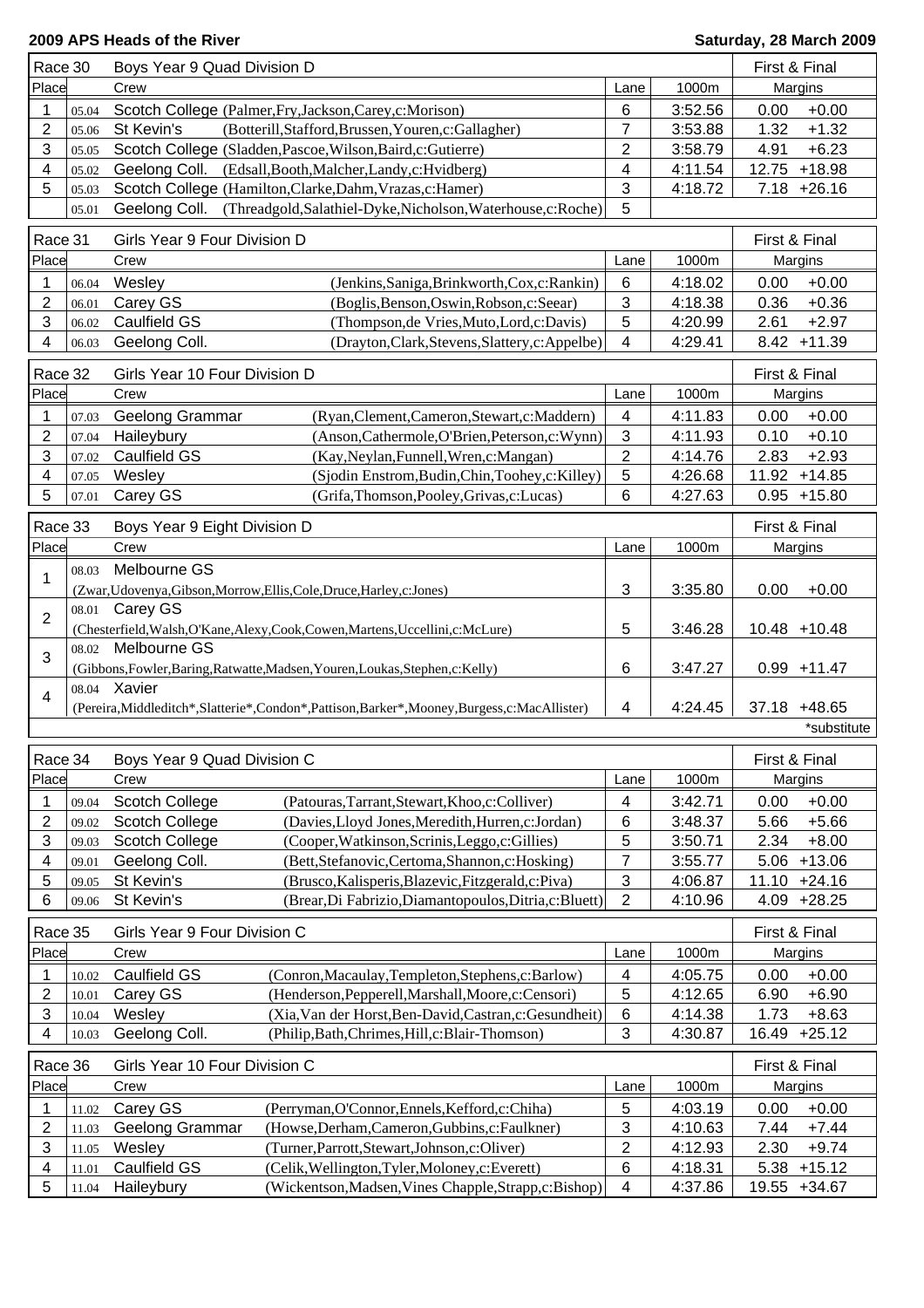|                         | Race 37<br>Boys Year 9 Eight Division C |                                                                                          |                         |         |                  |
|-------------------------|-----------------------------------------|------------------------------------------------------------------------------------------|-------------------------|---------|------------------|
| Place                   |                                         | Crew                                                                                     | Lane                    | 1000m   | Margins          |
|                         | 12.02                                   | Carey GS                                                                                 |                         |         |                  |
| 1                       |                                         | (Hay, Mills, Fotheringham, Iredale, Cole, Carfi, Bone, Shiff, c: Palmer)                 | 3                       | 3:26.38 | 0.00<br>$+0.00$  |
|                         | 12.04                                   | Melbourne GS                                                                             |                         |         |                  |
| $\overline{2}$          |                                         | (Madders, Moore, Stone, Heggen, Burke, Pie, Coleman, Nott, c: Lowe)                      | 6                       | 3:27.25 | 0.87<br>$+0.87$  |
|                         | 12.03                                   | Melbourne GS                                                                             |                         |         |                  |
| 3                       |                                         | (Temay, Cumming, Shearman, Fuller, Goldblatt, Woodhead, Teale, Berry, c: Nicol)          | 2                       | 3:29.50 | 2.25<br>$+3.12$  |
|                         |                                         | 12.05 Xavier                                                                             |                         |         |                  |
| $\overline{\mathbf{4}}$ |                                         | (Silk, Vogue, Unger, Prowse*, Prowse*, Vaughan, Fogarty, Henderson, c: Bennett)          | 5                       | 3:45.32 | 15.82 +18.94     |
|                         | 12.01                                   | <b>Brighton GS</b>                                                                       |                         |         |                  |
| 5                       |                                         | (Stefani, Goldberg, Wakeham, O'Donahoo, Rotstein, Collie, Swift, Carlson, c: Howell)     | 4                       | 3:53.98 | $8.66 + 27.60$   |
|                         |                                         |                                                                                          |                         |         | *substitute      |
|                         |                                         |                                                                                          |                         |         |                  |
| Race 38                 |                                         | Boys Year 9 Quad Division B                                                              |                         |         | First & Final    |
| Place                   |                                         | Crew                                                                                     | Lane                    | 1000m   | Margins          |
| 1                       | 13.02                                   | <b>Scotch College</b><br>(Hamilton, Hayward, Caldwell, Adams, c: Parsell)                | $6\phantom{1}6$         | 3:32.30 | 0.00<br>$+0.00$  |
| $\overline{2}$          | 13.03                                   | <b>Scotch College</b><br>(Paltoglou,Lanyon,Chesbrough,McLean,c:De Boer)                  | 5                       | 3:34.26 | $+1.96$<br>1.96  |
| 3                       | 13.04                                   | <b>Scotch College</b><br>(Brack, Cook, Chung, Torcello, c: Gill)                         | 3                       | 3:36.30 | 2.04<br>$+4.00$  |
| 4                       | 13.06                                   | St Kevin's<br>(Donald, O'Keefe, Smith, O'Hara, c: Dunne)                                 | $\overline{7}$          | 3:45.47 | $+13.17$<br>9.17 |
| 5                       | 13.01                                   | Geelong Coll.<br>(Morrison, Rogan, Nixon, Derksen, c: Molyneux)                          | 4                       | 3:52.14 | $+19.84$<br>6.67 |
| 6                       | 13.05                                   | St Kevin's<br>(Vanstone, Stewart, Dolan, Doble, c: Spencer)                              | $\overline{2}$          | 3:58.89 | $6.75 +26.59$    |
|                         |                                         |                                                                                          |                         |         |                  |
| Race 39                 |                                         | Girls Year 9 Four Division B                                                             |                         |         | First & Final    |
| Place                   |                                         | Crew                                                                                     | Lane                    | 1000m   | Margins          |
| 1                       | 14.01                                   | Carey GS<br>(Lawrence, McFarlane, Grayson, Ball, c: Kirkwood)                            | 4                       | 4:19.42 | $+0.00$<br>0.00  |
| 2                       | 14.02                                   | <b>Caulfield GS</b><br>(Dwyer, Arabatzis, Byrne, Tulloch, c: Roberts)                    | 3                       | 4:22.21 | $+2.79$<br>2.79  |
| 3                       | 14.04                                   | (Byers, Motton, Petropoulos, Zippel, c: Jenkins)<br>Wesley                               | 6                       | 4:22.61 | 0.40<br>$+3.19$  |
| 4                       | 14.03                                   | Geelong Coll.<br>(Weetman, Walker, Campbell, Kontelj, c: Bigelow)                        | 5                       | 4:23.97 | $+4.55$<br>1.36  |
|                         |                                         |                                                                                          |                         |         |                  |
| Race 40                 |                                         | Boys Year 9 Eight Division B                                                             |                         |         | <b>B</b> Final   |
| Place                   |                                         | Crew                                                                                     | Lane                    | 1000m   | Margins          |
|                         | 15.01                                   | <b>Brighton GS</b>                                                                       |                         |         |                  |
| 1                       |                                         | (Ward,Beddoe,Hoy,Efklides,Miller,Boxtel,Keen,Page,c:Ueckerman)                           | 4                       | 3:42.20 | 0.00<br>$+0.00$  |
|                         | 15.06                                   | Wesley                                                                                   |                         |         |                  |
| $\overline{2}$          |                                         | (Csorgo,Duncan,Samson,Beer,Kipouridis,Newcombe,Fernandez,Hawkins,c:Burns)                | 5                       | 3:54.28 | 12.08 +12.08     |
|                         |                                         |                                                                                          |                         |         |                  |
| Race 41                 |                                         | Boys Year 9 Eight Division B                                                             |                         |         | A Final          |
| Place                   |                                         | Crew                                                                                     | Lane                    | 1000m   | Margins          |
| 1                       | 15.04                                   | Melbourne GS                                                                             |                         |         |                  |
|                         |                                         | (Garner Davis, Blosfeld-Hayes, Kerin, Wicks, Buchanan, Allen, Bardoel, Davies, c: Paine) | $\overline{\mathbf{4}}$ | 3:20.35 | 0.00<br>$+0.00$  |
| $\overline{2}$          | 15.05                                   | St Kevin's                                                                               |                         |         |                  |
|                         |                                         | (Vanstone, Hickey, Cross, Harkin, Donald, Sanders, Hudson-Mollard, Ayres, c: Monarca)    | 5                       | 3:22.37 | 2.02<br>$+2.02$  |
| 3                       |                                         | 15.07 Xavier                                                                             |                         |         |                  |
|                         |                                         | (Murray, Silk, McKay, Seymour, Chong-Halliday, Denton, Margin, Delaney-Smith, c: Paglia) | 2                       | 3:29.95 | $+9.60$<br>7.58  |
|                         |                                         | 15.02 Carey GS                                                                           |                         |         |                  |
| 4                       |                                         | (Wilks, Watson, Marsh, Fitton, Spyropoulos, Danylak, Gulliver, Ashby, c: Gregurek)       | 3                       | 3:33.07 | $3.12 + 12.72$   |
|                         | 15.03                                   | <b>Caulfield GS</b>                                                                      |                         |         |                  |
| 5                       |                                         | (Hamilton,Lewis,Tselios*,Starr,Allardice,Tan,Li,Halley,c:So)                             | 6                       | 3:33.68 | $+13.33$<br>0.61 |
|                         |                                         |                                                                                          |                         |         | *substitute      |
|                         |                                         |                                                                                          |                         |         |                  |
| Race 42                 |                                         | Boys Year 9 Quad Division A                                                              |                         |         | First & Final    |
| Place                   |                                         | Crew                                                                                     | Lane                    | 1000m   | Margins          |
| 1                       | 16.02                                   | (Boykett, Dixon, Lockwood, Bernardo, c: Gueli)<br><b>Scotch College</b>                  | 5                       | 3:25.97 | $+0.00$<br>0.00  |
| $\overline{c}$          | 16.03                                   | Scotch College<br>(Brinkler, Adams, Stops, Tivey, c: Austin)                             | 4                       | 3:35.54 | 9.57<br>$+9.57$  |
| 3                       | 16.04                                   | <b>Scotch College</b><br>(Ryan, Dale, Nash, Gosper, c: Gill)                             | $\,6$                   | 3:43.41 | $+17.44$<br>7.87 |

4 16.01 Geelong Coll. (Ross, Widdicombe, Steel, Perkins, c: Lamont) 3 3:45.05 1.64 +19.08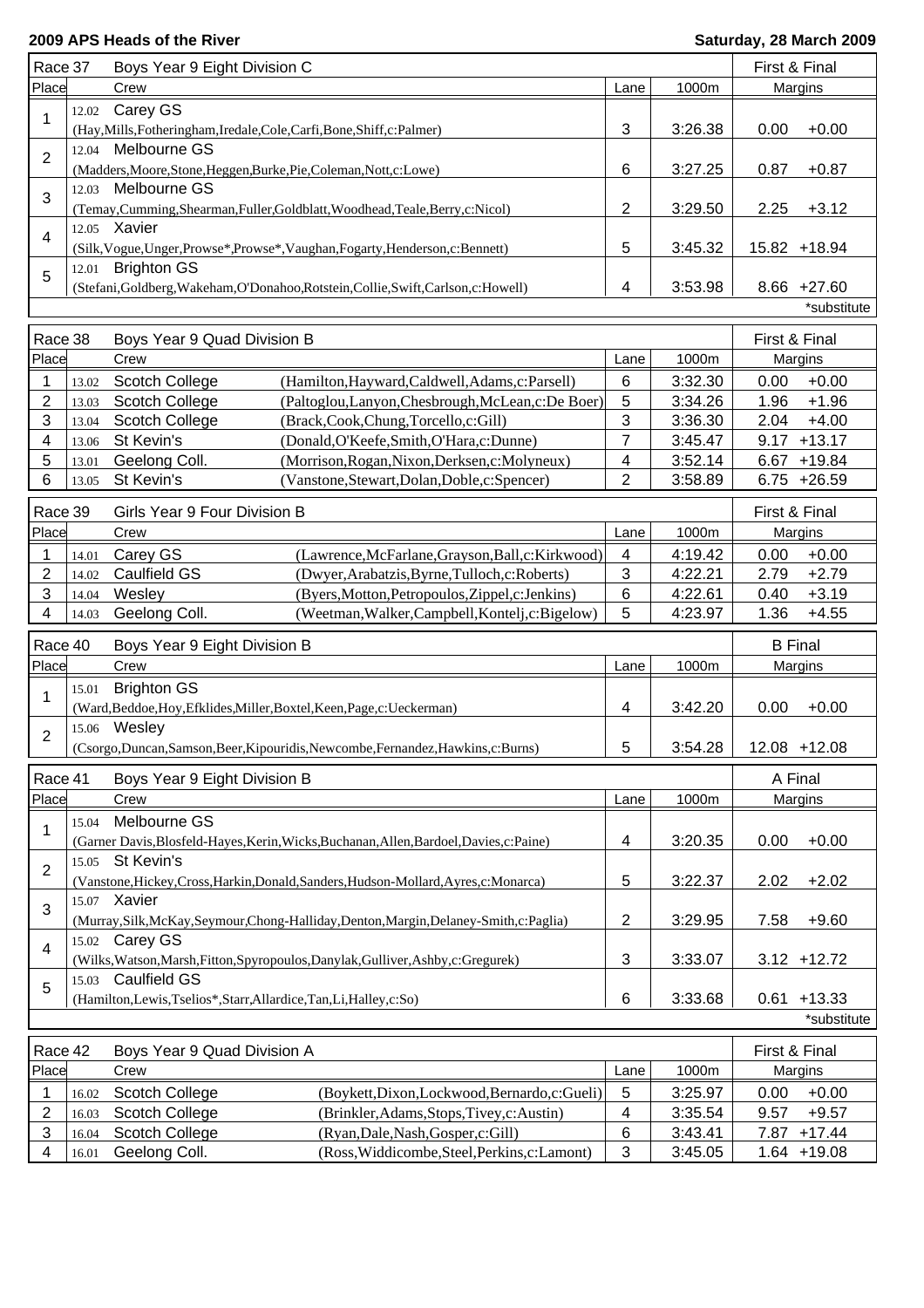| Race 43        | Girls Year 9 Four Division A |                                                                                                        |                                                       | First & Final  |         |                |                |
|----------------|------------------------------|--------------------------------------------------------------------------------------------------------|-------------------------------------------------------|----------------|---------|----------------|----------------|
| Place          | 1000m<br>Crew<br>Lane        |                                                                                                        |                                                       | Margins        |         |                |                |
| 1              | 17.02                        | Caulfield GS                                                                                           | (Cowan, Knights, Prior, Caithness, c: Parow)          | 5              | 4:04.70 | 0.00           | $+0.00$        |
| 2              | 17.01                        | Carey GS                                                                                               | (Bett, Reynolds, Jeffery, Lloyd, c: Barden)           | $\,6$          | 4:07.13 | 2.43           | $+2.43$        |
| 3              | 17.04                        | Wesley                                                                                                 | (Hymer,Symon,Lyon,Whitehead,c:Orchard)                | 3              | 4:17.50 | 10.37          | $+12.80$       |
| 4              | 17.03                        | Geelong Coll.                                                                                          | (Roberts, Riley, Fuller, Brand, c: Chirnside)         | 4              | 4:17.85 | 0.35           | $+13.15$       |
| Race 44        |                              | Boys Year 9 Eight Division A                                                                           |                                                       |                |         | <b>B</b> Final |                |
| Place          |                              | Crew                                                                                                   |                                                       | Lane           | 1000m   |                | Margins        |
|                | 18.03                        | <b>Caulfield GS</b>                                                                                    |                                                       |                |         |                |                |
| 1              |                              | (Kwok,Dube*,Campbell,Gallop,Tan*,Morgan,von Medem,Virdi,c:White)                                       |                                                       | 5              | 3:35.60 | 0.00           | $+0.00$        |
|                |                              | 18.07 Xavier                                                                                           |                                                       |                |         |                |                |
| $\overline{2}$ |                              | (Steedman, Rush, Cookesley, Cooney, Baynes, Canty, Wright, Hiscock, c: Guthrie)                        |                                                       | 4              | 3:37.79 | 2.19           | $+2.19$        |
|                |                              |                                                                                                        |                                                       |                |         |                | *substitute    |
|                |                              |                                                                                                        |                                                       |                |         |                |                |
| Race 45        |                              | Boys Year 9 Eight Division A                                                                           |                                                       |                |         | A Final        |                |
| Place          |                              | Crew                                                                                                   |                                                       | Lane           | 1000m   |                | Margins        |
| 1              | 18.02                        | Carey GS                                                                                               |                                                       |                |         |                |                |
|                |                              | (Omond, Keppell, O'Bryan, Fisher, Andrianakis, Baines, Jaksch, Hall, c: Thomas)                        |                                                       | 4              | 3:15.27 | 0.00           | $+0.00$        |
| $\overline{2}$ | 18.04                        | Melbourne GS                                                                                           |                                                       |                |         |                |                |
|                |                              | (Paine, Morrison, Baillieu, Smith, Panton, Carroll, Lam, Kelly, c: Baird-Watson)                       |                                                       | 5              | 3:17.81 | 2.54           | $+2.54$        |
| 3              |                              | 18.06 Wesley                                                                                           |                                                       |                |         |                |                |
|                |                              | (Schure,Joel,McMinn,Kenyon-Smith,Doyle,Palmer,Barton,William,c:Benjamin)                               |                                                       | 3              | 3:21.03 | 3.22           | $+5.76$        |
| $\overline{4}$ |                              | 18.05 St Kevin's                                                                                       |                                                       |                |         |                |                |
|                |                              | (Gook, Holland, Christopoulos, Holland, Smith, McBride, Della Maddalena, Portelli, c: Leahy)           |                                                       | $\overline{2}$ | 3:25.66 |                | 4.63 +10.39    |
| 5              | 18.01                        | <b>Brighton GS</b>                                                                                     |                                                       | 6              |         |                |                |
|                |                              | (Dawes, Oxlade, Selleck, Topakas, Beveridge, Stonier, Powell, Johnson, c: Walker)                      |                                                       |                | 3:30.30 |                | 4.64 +15.03    |
| Race 46        |                              | Girls Year 10 Four Division B                                                                          |                                                       |                |         | First & Final  |                |
| Place          |                              | Crew                                                                                                   |                                                       | Lane           | 1000m   |                | Margins        |
| 1              | 19.01                        | Carey GS                                                                                               | (Fennessy, Morgan, Grutzner, Steel, c: Whittle)       | 6              | 4:01.95 | 0.00           | $+0.00$        |
| 2              | 19.04                        | Geelong Grammar                                                                                        | (Rothfield, Simpson, Halas, Harkin, c: Walker)        | 3              | 4:02.31 | 0.36           | $+0.36$        |
| 3              | 19.03                        | Geelong Coll.                                                                                          | (Kip, Serle, Shelley, Murrihy, c: Allinson)           | $\overline{2}$ | 4:07.64 | 5.33           | $+5.69$        |
| 4              | 19.05                        | Haileybury                                                                                             | (Anderson, Batt, Evans, Moncrieff, c: Bishop)         | 5              | 4:10.12 | 2.48           | $+8.17$        |
| 5              | 19.06                        | Wesley                                                                                                 | (Siddons, Lawther, Fowler, Dawson, c: Davis)          | $\overline{7}$ | 4:13.78 | 3.66           | $+11.83$       |
| 6              | 19.02                        | <b>Caulfield GS</b>                                                                                    | (Westphalen, Jamieson, von Dallwitz, Zhou, c: Skacej) | 4              | 4:20.64 |                | $6.86 + 18.69$ |
| Race 47        |                              | Girls Year 10 Four Division A                                                                          |                                                       |                |         | First & Final  |                |
| Place          |                              | Crew                                                                                                   |                                                       | Lane           | 1000m   |                | Margins        |
| 1              | 20.03                        | Geelong Coll.                                                                                          | (Sturges, Kvant, Cleary, Dunkley-Smith, c: Flynn)     | $\overline{7}$ | 3:57.38 | 0.00           | $+0.00$        |
| $\overline{c}$ | 20.01                        | Carey GS                                                                                               | (McDonald, Roberts, Moulton, Burridge, c: Stoll)      | $\sqrt{3}$     | 4:01.85 | 4.47           | $+4.47$        |
| 3              | 20.02                        | Caulfield GS                                                                                           | (Rice, Anderson, Herkess, Ingleton, c: Askey)         | 4              | 4:02.85 | 1.00           | $+5.47$        |
| 4              | 20.05                        | Haileybury                                                                                             | (Templeton, Orr, Cathermole, Janssen, c: Stephens)    | $\mathbf{2}$   | 4:04.86 | 2.01           | $+7.48$        |
| 5              | 20.04                        | Geelong Grammar                                                                                        | (Brown, Head, Fish, More, c: Hocking)                 | $\,6$          | 4:05.30 | 0.44           | $+7.92$        |
| 6              | 20.06                        | Wesley                                                                                                 | (Ball, Arch, Anderson, Tivendale, c: Burrows)         | 5              | 4:08.08 | 2.78           | $+10.70$       |
|                |                              |                                                                                                        |                                                       |                |         |                |                |
| Race 48        |                              | Boys Year 10 Eight Division C                                                                          |                                                       |                |         | <b>B</b> Final |                |
| Place          |                              | Crew                                                                                                   |                                                       | Lane           | 2000m   |                | Margins        |
| 1              | 22.11                        | Xavier                                                                                                 |                                                       |                |         |                |                |
|                |                              | (Farley, Thornton, Galante, Bourke*, Cougan, Willis, Clancy*, Gillberg, c: Anderson)                   |                                                       | 5              | 7:30.15 | 0.00           | $+0.00$        |
| 2              |                              | 22.03 Geelong Grammar                                                                                  |                                                       |                |         |                |                |
|                |                              | (Fletcher,Spedding,Vocale,Abercrombie,Gadsden,Fernandez,Whitehead,Peach,c:Esnouf)                      |                                                       | $\overline{2}$ | 7:34.44 | 4.29           | $+4.29$        |
| 3              | 22.01                        | <b>Brighton GS</b>                                                                                     |                                                       |                |         |                |                |
|                |                              | (West, Crusca, Chen, Trifunovski, Cozzella, Green, Kauiers, Wakeham, c: Mowbray)                       |                                                       | 3              | 7:40.50 |                | $6.06 + 10.35$ |
| $\overline{4}$ | 22.10                        | Wesley                                                                                                 |                                                       |                |         |                |                |
|                |                              | (Gilbertson, Redpath, Tabet, Martin, Hetzel, Beresford, Kenny, Smith, c: Attwood)                      |                                                       | 4              | 7:45.83 |                | $5.33 + 15.68$ |
| 5              | 22.04                        | Geelong Grammar<br>(Liu*,Forman,Tanmizi,Hoy-Maroney,Russell,Sanchez,Santikarn,Cameron,c:Wallace-Smith) |                                                       | $\,6$          | 7:49.56 |                | $3.73 + 19.41$ |
|                |                              |                                                                                                        |                                                       |                |         |                | *substitute    |
|                |                              |                                                                                                        |                                                       |                |         |                |                |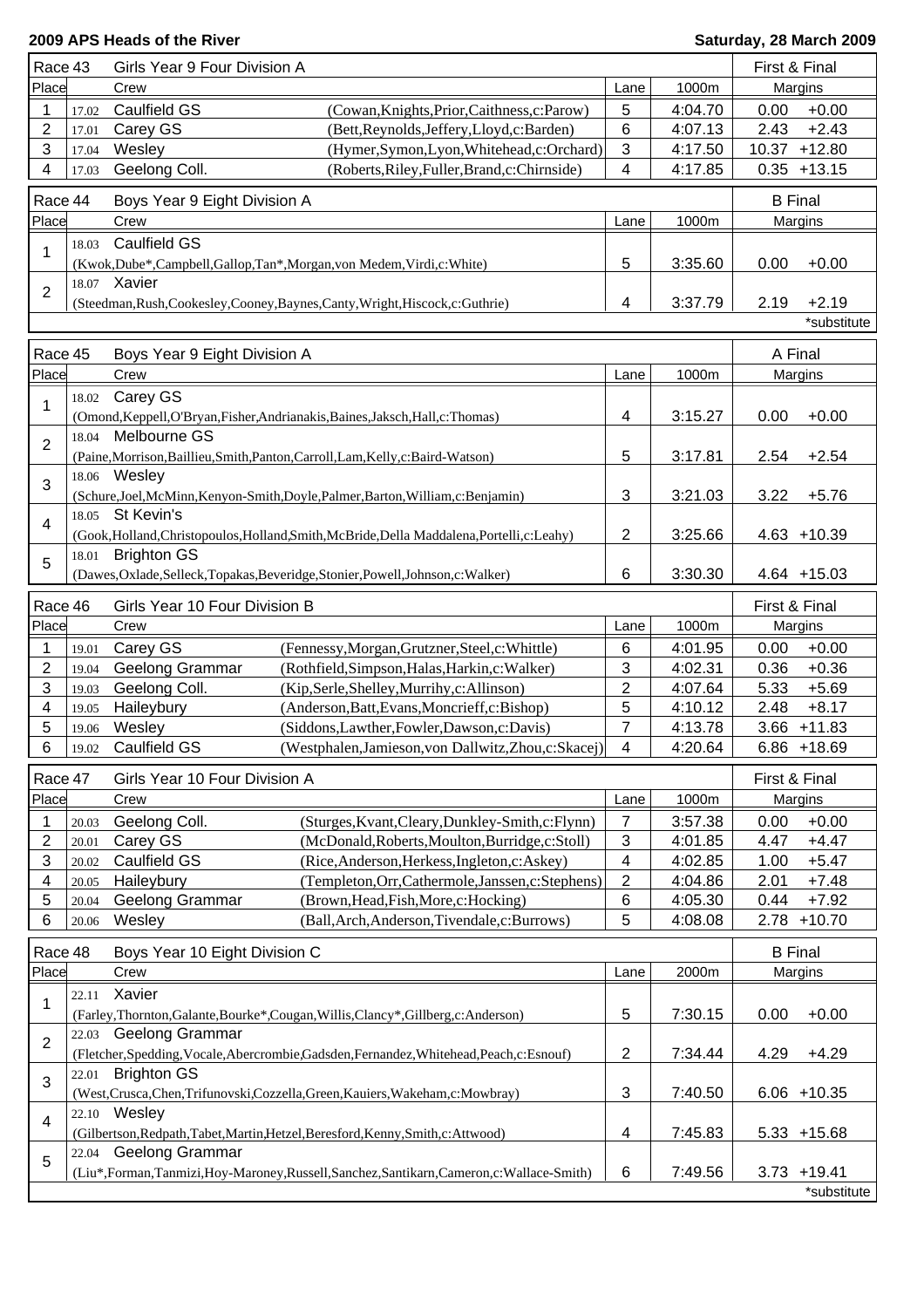| Race 49        | Boys Year 10 Eight Division C                                                                                               |                 |         | A Final         |                |
|----------------|-----------------------------------------------------------------------------------------------------------------------------|-----------------|---------|-----------------|----------------|
| Place          | Crew                                                                                                                        | Lane            | 2000m   | Margins         |                |
| 1              | <b>Scotch College</b><br>22.06<br>(Karklins, Scott, McLaren, Webber, Georges, FitzPatrick, Antoniadis, Crameri, c: Bartley) | 4               | 7:08.45 | 0.00            | $+0.00$        |
|                | 22.08 Scotch College                                                                                                        |                 |         |                 |                |
| 2              | (Webb,Santini,Anderson,Richards,Davies,Kruse,Zacharakis,Elder,c:Katz)                                                       | 3               | 7:19.33 | 10.88 +10.88    |                |
| 3              | Melbourne GS<br>22.05<br>(van Veenedaal, Dowling, Sultan, Whitchurch, Symons, Johnstone, Jarman, Kane, c: Robinson)         | 5               | 7:20.09 |                 | $0.76 + 11.64$ |
| $\overline{4}$ | 22.09 St Kevin's<br>(Timms, Di Gregorio, Goodwin, Guinane, Bergin, Dimitriou, Kinch, Jansen, c: Alexopoulos)                | $\overline{2}$  | 7:29.71 |                 | $9.62 +21.26$  |
| 5              | 22.02 Caulfield GS                                                                                                          |                 |         |                 |                |
|                | (Shepheard,Cooper,Song,O'Neill,Meads,McTernan,Murphy,Tangey,c:Cross)<br>22.07 Scotch College                                | 6               | 7:30.04 |                 | $0.33 +21.59$  |
| 6              | (Tadgell,Langley,Brooke,Ricketts,McLellan,Clark,Saunders,Blight,c:Lim)                                                      | 7               | 7:39.74 |                 | $9.70 + 31.29$ |
| Race 50        | Boys Year 10 Eight Division B                                                                                               |                 |         | <b>B</b> Final  |                |
| Place          | Crew                                                                                                                        | Lane            | 2000m   | Margins         |                |
|                | 23.02 Caulfield GS                                                                                                          |                 |         |                 |                |
| 1              | (Knowles, Pinskier, Pineo, Goodfellow*, Vandertop, Gagiero, Schaffer, Billich, c: Perkins)                                  | 4               | 7:11.90 | 0.00            | $+0.00$        |
| $\overline{2}$ | <b>Geelong Grammar</b><br>23.03                                                                                             |                 |         |                 |                |
|                | (Calvert-Jones, Smart, Wilton, Scott, Hill, Nowell, Simpson, Robertson, c: Mott)                                            | 5               | 7:14.71 | 2.81            | $+2.81$        |
| 3              | 23.04 Haileybury<br>(Manley,Chung,Paspaliaris,Secatore,Van Orsouw,Glascodine,Di Natale,Cook,c:Weston)                       | 3               | 7:45.26 | $30.55 + 33.36$ |                |
|                |                                                                                                                             |                 |         |                 | *substitute    |
|                |                                                                                                                             |                 |         |                 |                |
| Race 51        | Boys Year 10 Eight Division B                                                                                               |                 |         | A Final         |                |
| Place          | Crew                                                                                                                        | Lane            | 2000m   | Margins         |                |
|                |                                                                                                                             |                 |         |                 |                |
| 1              | Scotch College<br>23.06                                                                                                     |                 |         |                 |                |
|                | (Webb,Lobley,Strathmore,Lee,Duffy,Douglas,Lynch,Tissot,c:Bear)<br>23.05 Melbourne GS                                        | 5               | 6:50.92 | 0.00            | $+0.00$        |
| 2              | (Feaver, Parkinson, Jones, Robinson, Kibby, Brougham, Cooke, Allan, c: Jones)                                               | 4               | 6:59.65 | 8.73            | $+8.73$        |
| 3              | 23.08 Wesley                                                                                                                |                 |         |                 |                |
|                | (Kossmann, Goodwin, Daly, Blair, Blackney, Jaroslow, McCusker, O'Donnell, c: Richmond)<br>St Kevin's<br>23.07               | 7               | 7:00.55 | 0.90            | $+9.63$        |
| $\overline{4}$ | (Timms, Edginton, Morrison, Poynton, Shirer, Brady, Ahern, Saflekos, c: Meirelles)                                          | 3               | 7:08.45 |                 | 7.90 +17.53    |
| 5              | 23.01 Brighton GS                                                                                                           |                 |         |                 |                |
|                | (Miller, Balding, Ward, Delaney, Smith, Barnetby, Milner, Michaelides, c: Mitchell)                                         | $6\phantom{1}6$ | 7:19.94 | 11.49 +29.02    |                |
| 6              | 23.09 Xavier<br>(Walker, Kostos, Guest-Marinis, Hanrahan*, Case, Rowan, Valmorbida, Lefebvre, c: Ardi)                      | $\overline{2}$  | 7:26.79 |                 | $6.85 + 35.87$ |
|                |                                                                                                                             |                 |         |                 | *substitute    |
| Race 52        | Boys Year 10 Eight Division A                                                                                               |                 |         | <b>B</b> Final  |                |
| Place          | Crew                                                                                                                        | Lane            | 2000m   | Margins         |                |
| 1              | 24.06 Haileybury                                                                                                            |                 |         |                 |                |
| $\overline{2}$ | (Campelj,Crantock,Baer,Albury,Mitchell,Hughes,Howard,Mitchell,c:Spasevski)<br>24.10 Wesley                                  | 3               | 6:48.34 | 0.00            | $+0.00$        |
|                | (Niteros, Huels, Corry, Howson, Goodridge, Mayer, Kramer, Kenyon-Smith, c: Reddi Coronell)<br>St Kevin's<br>24.09           | 5               | 6:49.12 | 0.78            | $+0.78$        |
| 3              | (Taylor, Walsh, Utri, McFarlane, Vaitiekunas, McDonald, Grace, Marriott, c: Rodrigo)                                        | 4               | 6:56.43 | 7.31            | $+8.09$        |
| 4              | 24.05 Geelong Grammar                                                                                                       |                 |         |                 |                |
| 5              | (Kincaid, Baylis, Treloggan, Dabkowski, Hoban, Miles, Nielsen, Vickers-Willis, c: Williams)<br>24.04 Geelong Coll.          | $6\phantom{1}6$ | 7:12.90 | 16.47 +24.56    |                |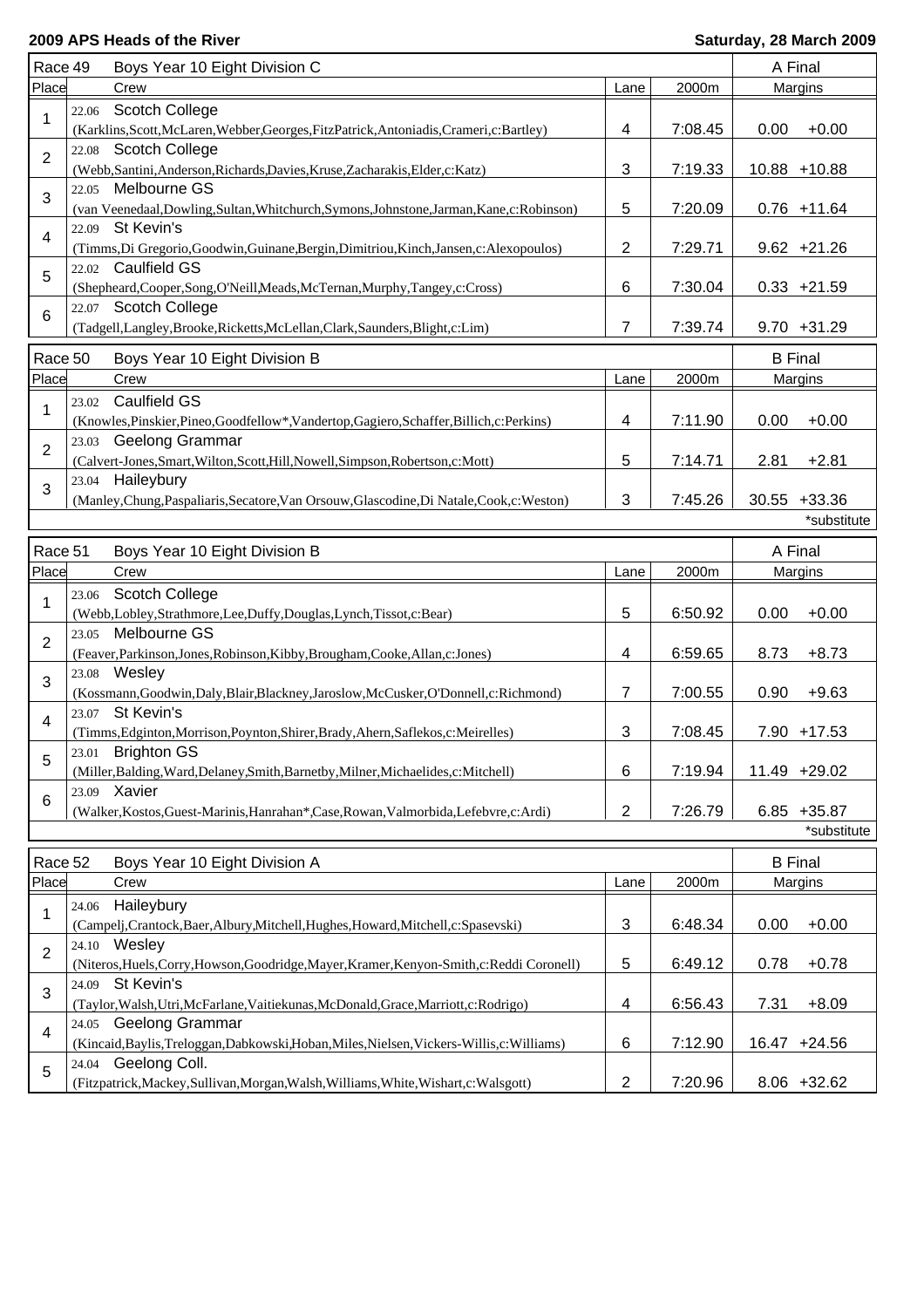| Race 53        |       | Boys Year 10 Eight Division A                                                                                |                          |                  |               |                |  |
|----------------|-------|--------------------------------------------------------------------------------------------------------------|--------------------------|------------------|---------------|----------------|--|
| Place          |       | Crew                                                                                                         | Lane                     | 2000m            |               | Margins        |  |
| 1              | 24.08 | <b>Scotch College</b>                                                                                        |                          |                  |               |                |  |
|                |       | (Light,Jelbart,Watts,Booth,Croxford,Hancock,Walmsley,Brown,c:Bailey)                                         | 4                        | 6:30.87          | 0.00          | $+0.00$        |  |
| $\overline{2}$ |       | 24.02 Carey GS                                                                                               |                          |                  |               |                |  |
|                |       | (Maxwell, Thyer, Fraser, Harris, Martin, Burgess, Cremean, Cator, c: Phillips)                               | 5                        | 6:38.94          | 8.07          | $+8.07$        |  |
| 3              |       | 24.11 Xavier                                                                                                 |                          |                  |               |                |  |
|                |       | (Rigoni, Woodburn, Elliot, Resic, Prowse, Davies, O'Sullivan, Izydorczyk, c: Anderson)<br>24.07 Melbourne GS | $\overline{2}$           | 6:40.18          | 1.24          | $+9.31$        |  |
| 4              |       | (Allan, May, Carlin, Doyle, Workman, Paine, Carlon, Northrop, c: Hoang)                                      | 6                        | 6:43.06          |               | $2.88 + 12.19$ |  |
|                |       | 24.03 Caulfield GS                                                                                           |                          |                  |               |                |  |
| 5              |       | (Rowse,Stanford,Wren,Tonkin,Rothel,Kellock,Davey,Colacino,c:Teichert)                                        | 3                        | 6:44.17          |               | $1.11 + 13.30$ |  |
|                | 24.01 | <b>Brighton GS</b>                                                                                           |                          |                  |               |                |  |
| 6              |       | (Milner*,Redhead,Anderson,Holding,Kempster,Bisset,Gale,Johnson,c:Cunningham)                                 | $\overline{7}$           | 6:45.56          |               | $1.39 + 14.69$ |  |
|                |       |                                                                                                              |                          |                  | *substitute   |                |  |
|                |       |                                                                                                              |                          |                  |               |                |  |
| Race 54        |       | Boys Fourth Eight                                                                                            |                          |                  | First & Final |                |  |
| Place          |       | Crew                                                                                                         | Lane                     | 2000m            |               | Margins        |  |
| 1              | 25.02 | Scotch College                                                                                               |                          |                  |               |                |  |
|                |       | (Fancke, Pearce, Jackson, Sloane, Wilson, Prasser, Dennis, Hancock, c: Nguyen)                               | 2                        | 6:49.99          | 0.00          | $+0.00$        |  |
| 2              |       | 25.05 St Kevin's                                                                                             |                          |                  |               |                |  |
|                |       | (Caulfield, Barrie, Counsel, Garlepp, Langes, Travers, Edwards, Stoltz, c: Giarrusso)                        | 3                        | 7:09.63          |               | 19.64 +19.64   |  |
| 3              |       | 25.04 Scotch College<br>(Galbraith, Chandler, Cross, Mason, Godfrey, Smith, Leow, Caldwell, c: Gill)         | 5                        | 7:18.46          |               | $8.83 + 28.47$ |  |
|                | 25.01 | Geelong Grammar                                                                                              |                          |                  |               |                |  |
| 4              |       | (Airey, Matsumoto, Norton, Pollard, Reid, Johns, Mitchell, Long, c: Bellofiore)                              | 7                        | 7:30.08          |               | 11.62 +40.09   |  |
|                |       | 25.06 St Kevin's                                                                                             |                          |                  |               |                |  |
| 5              |       | (McKimm, Phillipos, Fabijanic, Maruskanic, Bull, McGinley, Wilding, Barrett, c: Peloza-Huertas)              | $\overline{\mathcal{A}}$ | 7:39.70          |               | $9.62 + 49.71$ |  |
|                |       | 25.03 Scotch College                                                                                         |                          |                  |               |                |  |
| 6              |       | (Moot, Christie, Sartain, Browne, Cartney, Bemelen, Nyein, Manolitsas, c: Bartley)                           | 6                        | 7:50.43          |               | 10.73 +60.44   |  |
|                |       |                                                                                                              |                          |                  |               |                |  |
| Race 55        |       | Girls Third Eight                                                                                            |                          |                  | First & Final |                |  |
| Place          |       | Crew                                                                                                         | Lane                     | 2000m            |               | Margins        |  |
| 1              | 34.03 | Geelong Grammar                                                                                              |                          |                  |               |                |  |
|                |       | (Fleetwood,Smith-Waters,Smith,Sleigh,Robertson,Watkins,McArthur,Morrison,c:Lingard)                          | 5                        | 7:40.94          | 0.00          | $+0.00$        |  |
| 2              |       | 34.01 Geelong Coll.                                                                                          |                          |                  |               |                |  |
|                |       |                                                                                                              |                          | 7:52.82          |               | 11.88 +11.88   |  |
|                |       | (Russell, Dobson, Watson, Fagan-Nolan, Fraser, Stevens, Della-Porta, Barton, c: Farmer)                      | 3                        |                  |               |                |  |
| 3              |       | 34.04 Wesley                                                                                                 |                          |                  |               |                |  |
|                |       | (Muir-Morris, Doery, Forrester, Keys, Ambrose, Niteros, Baker, Reynoldson, c: Hewson)                        | 6                        | 8:11.68          |               | 18.86 +30.74   |  |
|                | 34.02 | Geelong Grammar                                                                                              |                          |                  |               |                |  |
|                |       | (Sloss, Hayward, Edwards, Gibney, Stephens, Byrne, Weisenberger, Klein, c: McQuillan)                        | $\overline{\mathbf{4}}$  | <b>SCRATCHED</b> |               |                |  |
| Race 56        |       | <b>Boys Third Eight</b>                                                                                      |                          |                  |               | <b>B</b> Final |  |
| Place          |       | Crew                                                                                                         | Lane                     | 2000m            |               | Margins        |  |
|                | 26.07 | Xavier                                                                                                       |                          |                  |               |                |  |
| 1              |       | (Morrison*,Jenkins,Condon,George,Woodley,Allman,Berry,Guest-Marinis,c:Dvorczcek)                             | 3                        | 7:08.62          | 0.00          | $+0.00$        |  |
|                |       | 26.01 Carey GS                                                                                               |                          |                  |               |                |  |
| 2              |       | (Walczak, Wishart, Sumner-Wright, Eddey, Ansons, Doerre, Candlish, Nicholls, c: Albert)                      | 4                        | 7:14.50          | 5.88          | $+5.88$        |  |
|                |       | 26.02 Caulfield GS                                                                                           |                          |                  |               |                |  |
| 3              |       | (Ansell, Burgess, Teichert, Davis, Hronakis, Castles, Irwin, Cairns, c: Cross)                               | 5                        | 7:40.78          | 26.28         | $+32.16$       |  |
|                |       |                                                                                                              |                          |                  |               | *substitute    |  |
|                |       |                                                                                                              |                          |                  |               |                |  |
| Race 57        |       | <b>Boys Third Eight</b>                                                                                      |                          |                  |               | A Final        |  |
| Place          |       | Crew                                                                                                         | Lane                     | 2000m            |               | Margins        |  |
| 1              | 26.04 | Melbourne GS                                                                                                 |                          |                  |               |                |  |
|                |       | (Poulter, Hofbauer, Pascoe, Graham, Bongiorno, Le Messurier, Murray, Dane, c: Hardham)                       | 4                        | 6:30.08          | 0.00          | $+0.00$        |  |
| 2              | 26.05 | <b>Scotch College</b>                                                                                        |                          |                  |               |                |  |
|                |       | (Reilly, Wiencke, Kaliviotis, Duffy, Goodacre, Davies, Redgement, Brand, c: Jenkins)                         | 5                        | 6:39.80          | 9.72          | $+9.72$        |  |
| 3              |       | 26.03 Geelong Grammar<br>(Dye,Archer,Rogers,Wetherall,Kellett,Vickers-Willis,Drury,Duff,c:Rogers)            | 3                        | 6:54.24          |               | 14.44 +24.16   |  |
| 4              |       | 26.06 St Kevin's                                                                                             |                          |                  |               |                |  |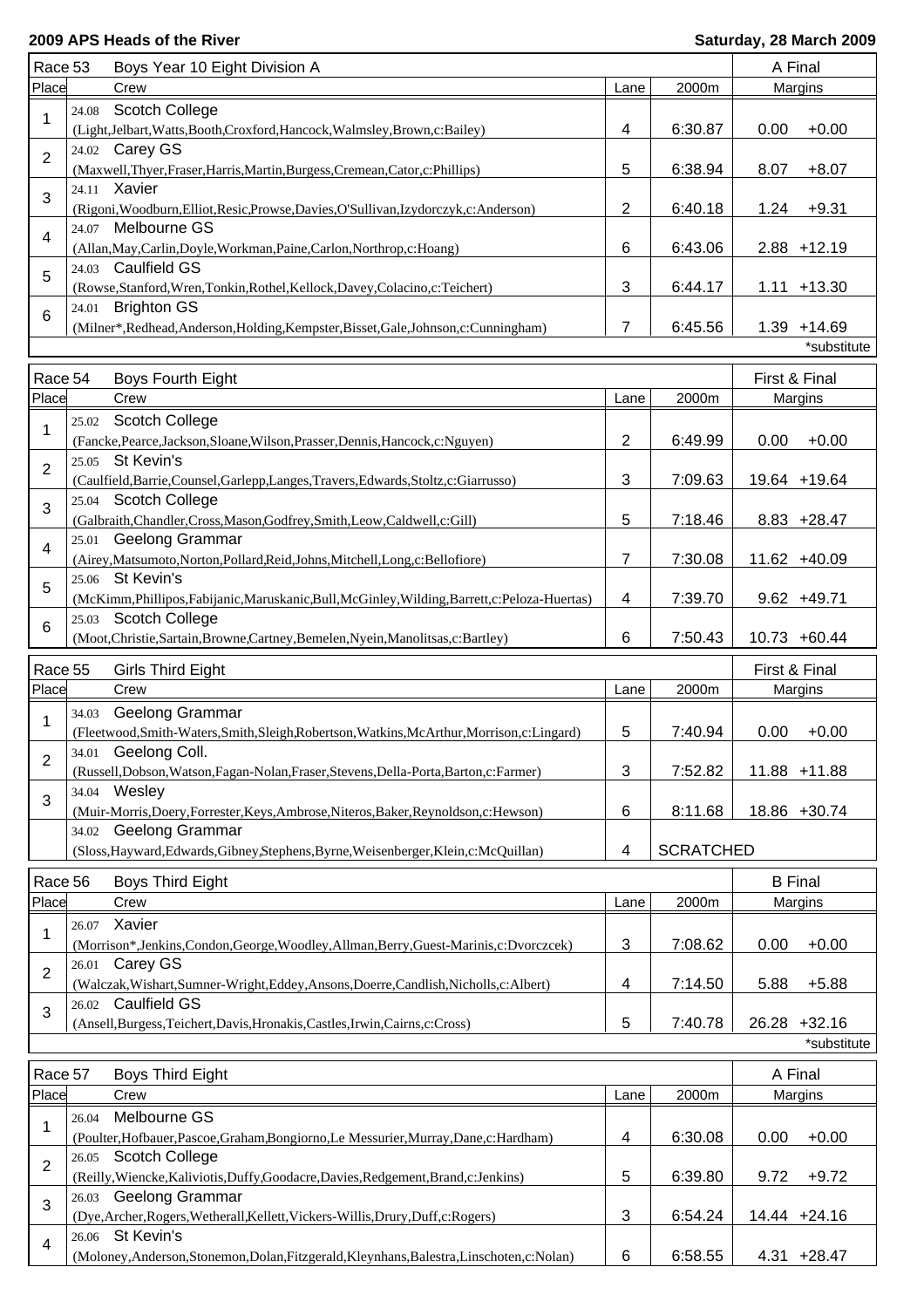| Race 58                 | <b>Boys Second Eight</b>                                                                                                                                                                   |        | <b>B</b> Final     |                |                               |  |
|-------------------------|--------------------------------------------------------------------------------------------------------------------------------------------------------------------------------------------|--------|--------------------|----------------|-------------------------------|--|
| Place                   | Crew                                                                                                                                                                                       | Lane   | 2000m              | Margins        |                               |  |
| 1                       | Wesley<br>28.10<br>(Walker, Browne, Edwards, Hosking, Rogers Woollett, Baker, Miller, Jeffreys, c: Kus)                                                                                    | 3      | 6:46.91            | 0.00           | $+0.00$                       |  |
| $\overline{2}$          | <b>Brighton GS</b><br>28.01<br>(Stephens, Smith, Fisher*, Carmichael, Hansen, Powell, Cook, Hardy, c: McConnachie)                                                                         | 4      | 6:49.25            | 2.34           | $+2.34$                       |  |
| 3                       | 28.03 Caulfield GS<br>(Von Medem, Puksand, Newman, Cikoratik, Eggleston, Nelson, Atkins, Chadwick, c: Lowe)                                                                                | 5      | 6:56.10            | 6.85           | $+9.19$                       |  |
| 4                       | 28.06 Haileybury                                                                                                                                                                           |        |                    |                |                               |  |
| 5                       | (Rockman, Kyratzis, McPherson, Rosenfeld, Vlad, Howman, Mckellar, Hammond, c: Coombes)<br>28.04 Geelong Coll.                                                                              | 6      | 6:59.21            |                | $3.11 + 12.30$                |  |
|                         | (Thoms, Wishart, Nott, D'Altera, Seward, McGowan, Palmer-Hill, Holding, c: Webster)                                                                                                        | 7      | 7:02.25            |                | $3.04 + 15.34$<br>*substitute |  |
|                         |                                                                                                                                                                                            |        |                    |                |                               |  |
| Race 59                 | <b>Girls Second Eight</b>                                                                                                                                                                  |        |                    |                | Final                         |  |
| Place                   | Crew                                                                                                                                                                                       | Lane   | 2000m              |                | Margins                       |  |
| 1                       | Geelong Coll.<br>27.02<br>(Inness, Graham, Bradshaw, Chirnside, Brimacombe, Monotti, McKinstry, Morgan, c: Holding)                                                                        | 4      | 7:31.76            | 0.00           | $+0.00$                       |  |
| $\overline{2}$          | <b>Geelong Grammar</b><br>27.01<br>(Montgomery-Hribar, Beauchamp, Douglas, Gillett, Farrell, Mead, Ramsay, Lockie, c: Gibson)                                                              | 6      | 7:37.90            | 6.14           | $+6.14$                       |  |
| 3                       | 27.05 Carey GS<br>(Gluning, Pappas, Oswin, Dyer, Parkinson, Mattei, Bing, Bulford, c: Avery)                                                                                               | 5      | 7:40.35            | 2.45           | $+8.59$                       |  |
| 4                       | 27.04 Wesley<br>(Regan, Franklin, Diamond, Morris, Patel, McCloskey, Melrose, Gillett, c: Kainey)                                                                                          | 3      | 7:54.54            |                | 14.19 +22.78                  |  |
| 5                       | 27.06 Caulfield GS<br>(Chodziesner, Nan Tie, Gorman, Stone, Dewhirst, Harris, Reardon, Pineo, c: Klisaris)                                                                                 | 7      | 7:59.44            |                | $4.90 +27.68$                 |  |
| 6                       | Haileybury<br>27.03                                                                                                                                                                        |        |                    |                |                               |  |
|                         | (Butler, Allen, Budge, Louis-Jones, Scott, Dewing, Cruse, Simpson, c: Sarantoulia)                                                                                                         | 2      | 8:25.17            | 25.73 +53.41   |                               |  |
| Race 60                 | <b>Boys Second Eight</b>                                                                                                                                                                   |        |                    | A Final        |                               |  |
| Place                   | Crew                                                                                                                                                                                       | Lane   | 2000m              |                | Margins                       |  |
| 1                       | Melbourne GS<br>28.07<br>(Thompson, Velakoulis, Allen, Krause, Fabbri, Smibert, Robinson, Macciolli, c: Willey)                                                                            | 5      | 6:19.09            | 0.00           | $+0.00$                       |  |
| $\overline{2}$          | 28.08 Scotch College<br>(Phillips, Auty, Houghton, Jackson, Jarman, Lipshut, Kennedy, White, c: Houghton)                                                                                  | 6      | 6:22.80            | 3.71           | $+3.71$                       |  |
| 3                       | 28.05 Geelong Grammar<br>(Knights, Thompson, Commins, Meek, Jordan, Hamilton, Patrick, Mundy, c: Hargrave)                                                                                 | 4      | 6:26.87            | 4.07           | $+7.78$                       |  |
| $\overline{\mathbf{4}}$ | 28.09 St Kevin's                                                                                                                                                                           |        |                    |                |                               |  |
| 5                       | (Heyworth, Carter, Polasek, Prior, Hatchman, Gook, Bell, Bethune, c: El Zoghbi)<br>Xavier<br>28.11                                                                                         | 2      | 6:32.37            |                | $5.50 + 13.28$                |  |
|                         | (Sabljak, Meehan, Vanschaik, Pirrie, Gange, Delmo, Galbraith, Franklyn, c: Nicholson)<br>28.02 Carey GS                                                                                    | 3      | 6:36.07            |                | $3.70 + 16.98$                |  |
| 6                       | (Healy,Candlish,Coull,Guala,Lloyd,Addison,O'Toole-Johnston,Jamieson,c:Maygothling)                                                                                                         | 7      | 6:47.54            |                | 11.47 +28.45                  |  |
| Race 61                 | <b>Boys First Eight</b>                                                                                                                                                                    |        |                    | <b>B</b> Final |                               |  |
| Place                   | Crew                                                                                                                                                                                       | Lane   | 2000m              |                | Margins                       |  |
| 1                       | Geelong Grammar<br>30.05                                                                                                                                                                   |        |                    |                |                               |  |
| $\overline{2}$          | (Cameron, de Clifford, Hart, Martin-Jankowski, Carr, Levy, Sherwin, Pembroke, c: Voss)<br>30.11 Xavier<br>(Denton, McNamara, Chlebra, Frawley, Hiscock, O'Bryan, Rowan, Keenan, c: Burger) | 3<br>5 | 6:12.66<br>6:17.26 | 0.00<br>4.60   | $+0.00$<br>$+4.60$            |  |
| 3                       | <b>Caulfield GS</b><br>30.03                                                                                                                                                               |        |                    |                |                               |  |
| 4                       | (Hogan, Scully, Castle, Webster, shannon, Logan, Badge, McCurdy, c: Speirs)<br>30.04 Geelong Coll.                                                                                         | 2      | 6:17.47            | 0.21           | $+4.81$                       |  |
| 5                       | (Hare, Seller, Morrison, Angliss, George, Sullivan, Richardson, Cleary, c: Grinter)<br>30.06 Haileybury<br>(Hunt,Tyler,Shakalis,Van Orsouw,Hardman,Meehan,Aldred,Parker,c:Nicolette)       | 6<br>4 | 6:20.51<br>6:21.00 | 3.04<br>0.49   | $+7.85$<br>$+8.34$            |  |